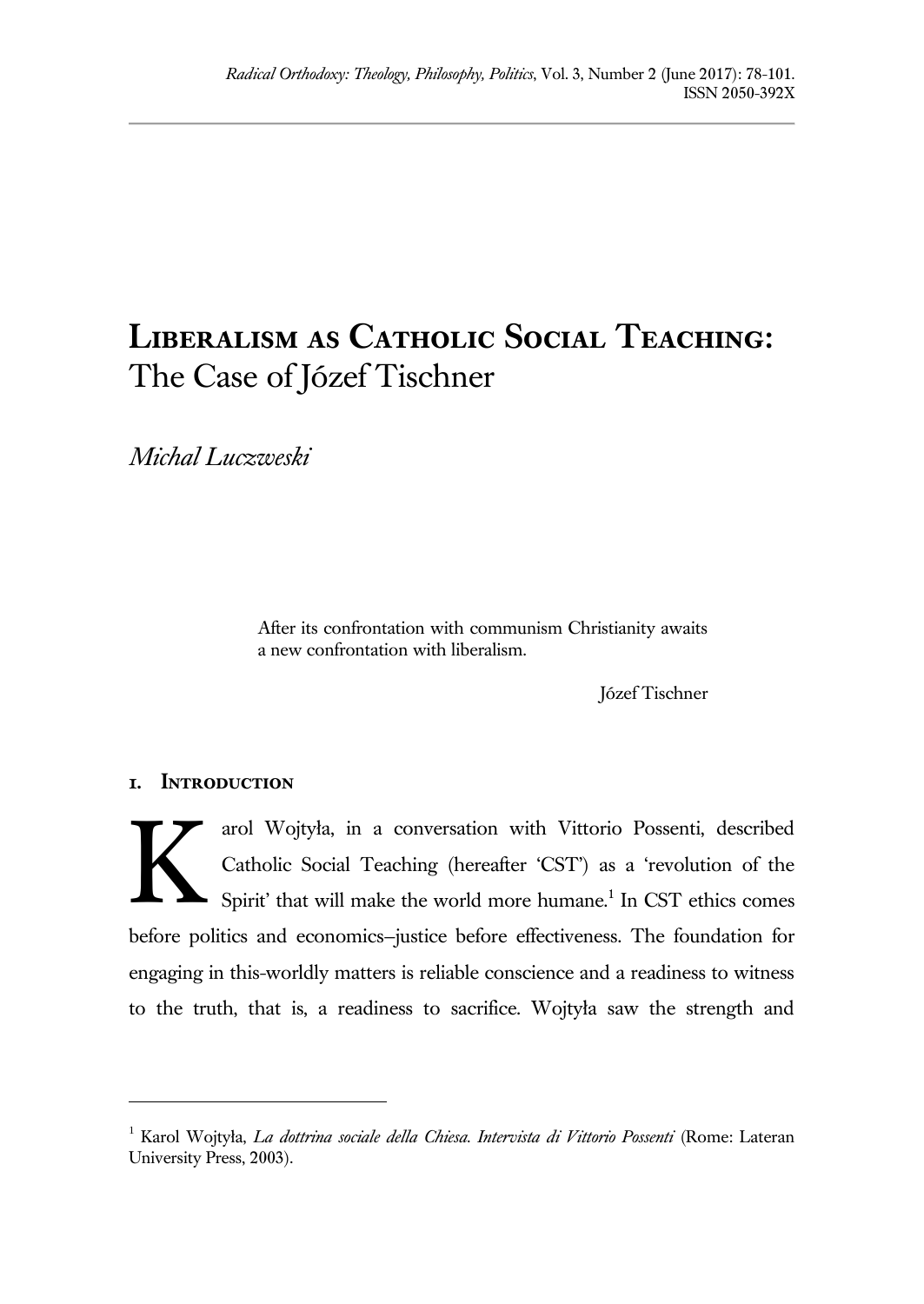$\overline{a}$ 

originality of CST in its joining of Gospel hope with the realism expressed by the teaching of original sin.

For Wojtyła the most important test of Catholic theory is Catholic practice; bringing forth good fruit. According to Possenti, practice is precisely where the teaching of the Church is ailing most. Wojtyła did not agree with such criticism and invoked his own experience as a worker during the German occupation and his experience of cooperation with workers in communist Poland. Three months after this conversation Wojtyła unexpectedly became the head of the universal Church. A year later he made his first pilgrimage to Poland and launched a flood of enthusiasm that made *Solidarity* burst upon the scene.<sup>2</sup> Here was the proof Possenti wanted: a ten-million movement of workers that became a national movement; a national movement that changed the face of Europe. *Solidarity* provided the best test for the theory in this way. If there is any place where the reign of CST was realized on earth then it was in Poland in 1980.

*Solidarity* eventually won in 1989, despite its suppression in 1981 by Martial Law imposed by the communist regime, which feared the movement's growing power. In 1989 one of *Solidarity*'s main advisers, a longtime editor-in-chief of the Catholic monthly *Więź* [The Bond], Tadeusz Mazowiecki, became the first noncommunist prime minister in the Eastern Bloc. The charismatic Jacek Kuroń, who represented the secular left wing of Solidarity, became the minister of labour and social policy. Adam Michinik, who came from the same left wing of Solidarity, took over the position of editor-in-chief of the largest independent Polish daily newspaper *Gazeta Wyborcza*.

The paradox is that the people whom *Solidarity* brought to power almost immediately threw off its heritage. Mazowiecki, Michnik, and Kuroń concentrated upon, as Kuroń put it, 'endorsing' the Neo-Liberal reforms of

<sup>2</sup> See George Weigel, *The Final Revolution: The Resistance Church and the Collapse of Communism* (Oxford: Oxford University Press, 2003).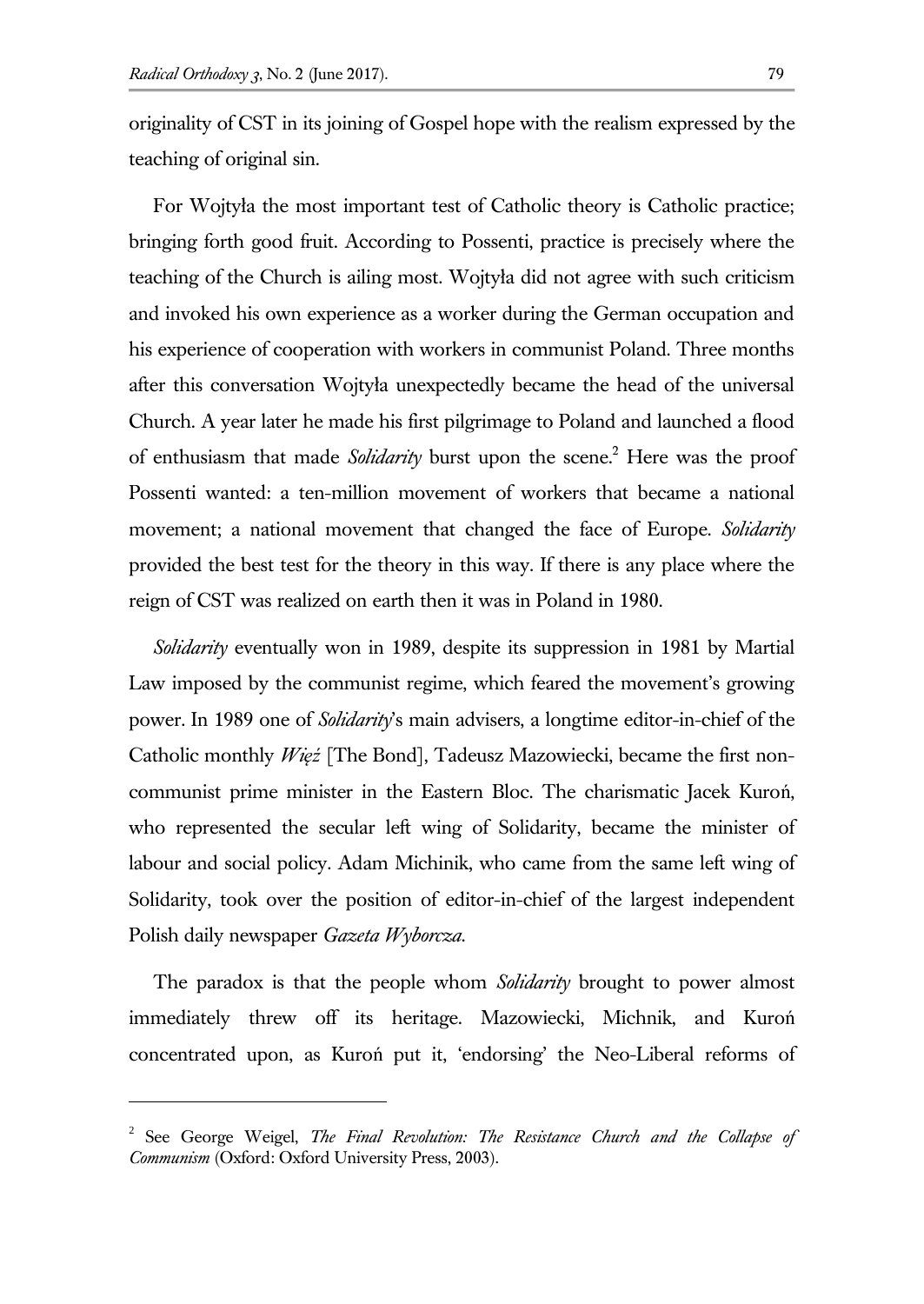Leszek Balcerowicz. While the abandonment of the ideals of socialism by those on the left has been well-documented,<sup>3</sup> the abandonment of CST by the Catholics still awaits in-depth analysis. However, in both instances the final effect was the same. In 1989 the previous worldviews were jettisoned and replaced by a new faith: liberalism.

Just as the victory of *Solidarity* speaks about the power of CST so does CST's crisis after 1989 point toward the dangers that stand before the Church. The rapid transition from CST to liberalism transformed Poland into a battleground of these two visions of reality. Therefore, the conflict between the two can be best studied there.<sup>4</sup>

# **2. Józef Tischner and Solidarity**

I was actually in Rome during August of 1980. The pope and I were eating dinner when Italian television showed footage from Gdańsk: the gate of the striking shipyard, the crowd of people, flowers stuck into the shipyard fences. The camera panned onto the gate and between these flowers there was a portrait of John Paul II. And he was sitting right next to me. He cringed. He did not say a word. We also went silent. Everyone was convinced that he was behind this. On the other hand, everyone also hoped that since his portrait, the portrait of the pope, was there people would not go around killing each other.<sup>5</sup>

This is how Fr. Józef Tischner (1931 - 2000) recalled the beginnings of *Solidarity*. Wojtyła's conversation partner was his former student and later one of his closest intellectual colleagues and partners. Tischner was at the center of the

<sup>&</sup>lt;sup>3</sup> See Ost, D., *The Defeat of Solidarity: Anger and Politics in Postcommunist Europe* (New York: Cornell University Press, 2006).

<sup>&</sup>lt;sup>4</sup> G. Beyer, 'Freedom as a Challenge to an Ethic of Solidarity in a Neoliberal Capitalist World: Lessons from Post-1989 Poland.' *Journal of Catholic Social Thought* 6, No. 1 (2009): 133-167.

<sup>5</sup> A. Michnik, J. Tischner, and J. Żakowski. *Między panem a plebanem* (Kraków: Znak, 1998), 289.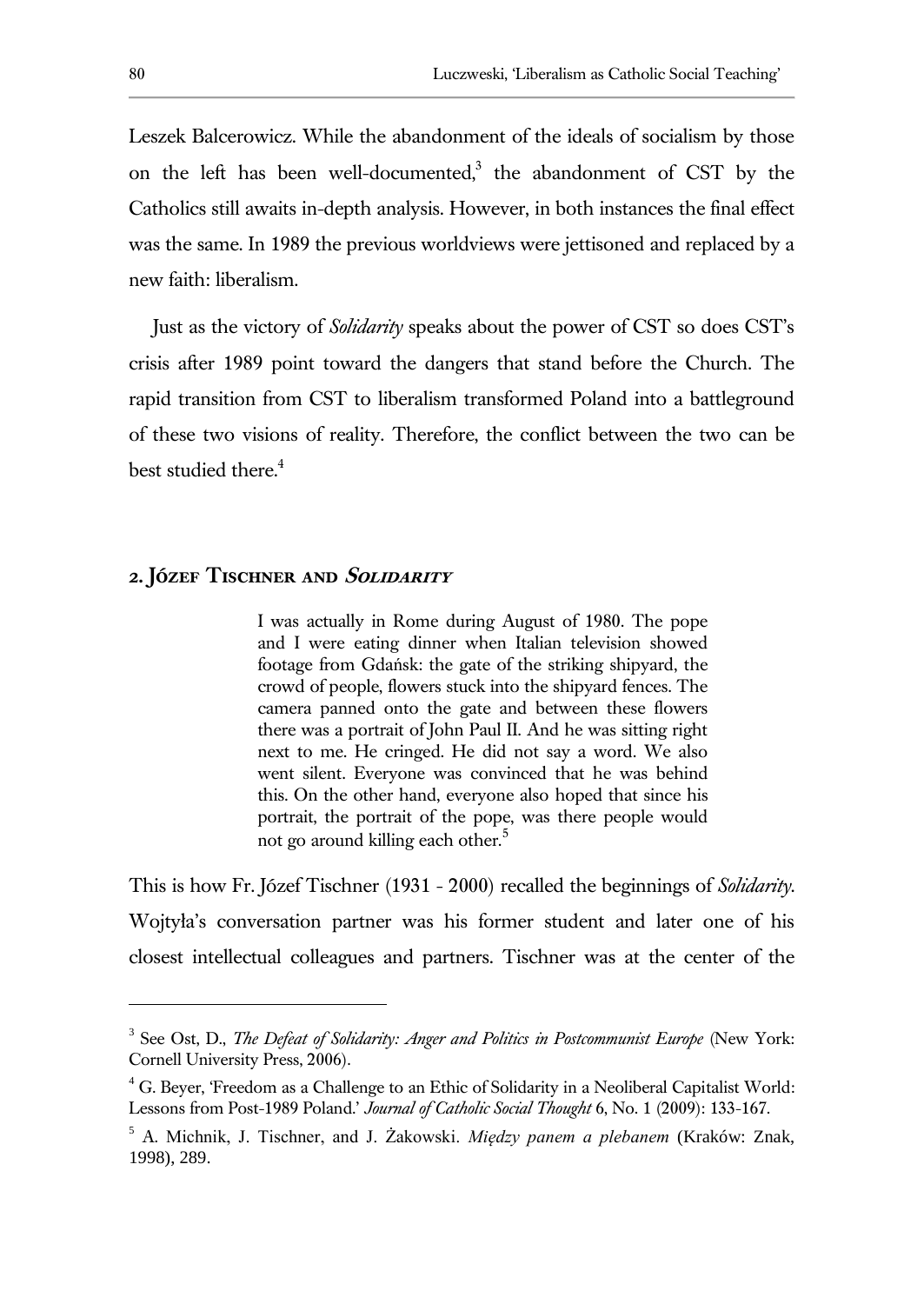most important Polish controversies for decades. A student of Roman Ingarden, fascinated by phenomenology (Husserl), axiology (Scheler), hermeneutics (Heidegger), the philosophy of dialogue (Levinas), the philosophy of history (Hegel), mysticism (Eckhart) and Polish Romantic thought (Norwid), Tischner was above all one of the most prominent contributors to CST. He always responded enthusiastically to each successive encyclical of John Paul II.<sup>6</sup> In their spirit he developed his own original Christian philosophy of labour.

In front of the TV in Castel Gandolfo sat the two people whose fates became inextricably intertwined with the fate of *Solidarity*. After his return to Poland Józef Tischner became one of the spiritual leaders of *Solidarity*. <sup>7</sup> He accompanied the movement through its most important moments as its chaplain. Tischner said Mass at the Wawel in Kraków, the castle of the Polish kings and the most hallowed place in Polish history. All the leaders of the burgeoning movement took part in this Mass. The text of the homily, 'The Solidarity of Conscience', had a momentous impact on them and became the starting point for a cycle of articles that later made up the now classic book *The Spirit of Solidarity* widely distributed in many different underground editions and translated into many languages.

The sermon Tischner gave during the First Solidarity Congress entitled 'The Independence of Work', was declared an official document of the congress a mere two hours after it was given. This is because no other statement better reflected what the delegates were aiming for.<sup>8</sup> The author of *The Spirit of Solidarity* participated in hundreds of masses, heard confessions, blessed banners,

<sup>6</sup> J. Tischner, *Idąc przez puste Błonia* (Kraków: Znak, 2005).

<sup>7</sup> See Zbigniew Brzeziński in J. Tischner, and B. Fiore, *The Spirit of Solidarity* (San Francisco, CA: Harper & Row, 1984.), vii.

<sup>&</sup>lt;sup>8</sup> See Jarosław Legięć, *Człowiek w filozofii pracy: Józefa Tischnera* (Wydawnictwo Ksi $\phi$ Sercanów, 2012), 158.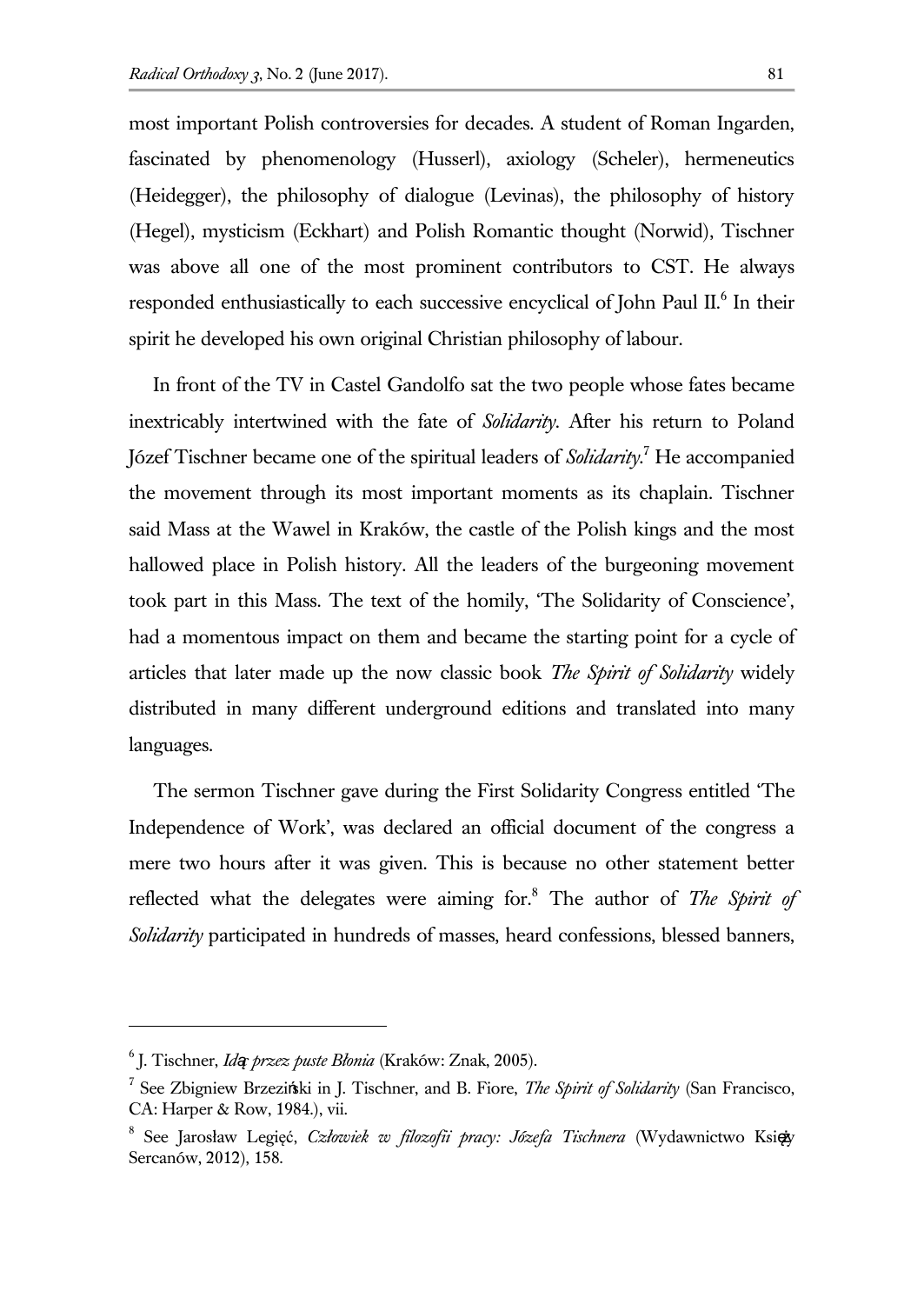and after the implementation of Martial Law he continued to serve *Solidarity* as a priest and thinker.

However, in 1989 Tischner abandoned the path he had followed until that point. He went from being one of the most active promoters of CST to one of the most active promoters of liberalism. Therefore, the history of his personal struggles is also the history of the struggles between CST and liberalism.

#### **3. The Experience of Evil**

Tischner's philosophy of the time grew out of the experience of evil. He gave this expression in the following memorable words:<sup>9</sup>

> Before doing any philosophizing, especially in Poland, one must make a substantial choice: one must choose between that about which one *can think* and that about which one *must think*. But what we *must think* about does not come to us from the pages of books, but from the face of a person who is disturbed by his fate. In former times philosophy was born from wonder about the world that surrounds us (Aristotle). Then it came from doubt (Descartes). But now, here in our world, it comes from pain. The quality of a philosophy is decided by the *quality of the human pain* that a philosophy wants to express and remedy. Whoever does not see this is close to betraval.<sup>10</sup>

Twentieth century societies came to share in deep human pain. They were marked by violence, atrocity, betrayal, injustice, and exploitation of labour.<sup>11</sup>

<sup>&</sup>lt;sup>9</sup> The frames of my analysis come from the theories that define modernity as a) "desubstantialization of evil" (Ricoeur) and "rendering evil no more evil" (Marquard) b) the displacement of apocalyptic thinking with a vision of the end of history and/or progress (Koselleck) c) the emergence of exclusive humanism (Taylor) and "immanentization of the eschaton" (Voegelin).

<sup>10</sup> See Bobko, *Myślenie wobec zła*; Gadacz, *Filozofia Boga w XX wieku*, 175-188; Marszałek, *Józef Tischner i filozoficzne koncepcje zła*, 9.

<sup>11</sup> Legięć, 271-272; Tischner, J., *Etyka solidarności oraz Homo sovieticus* (Krakow: Znak, 1992), 207.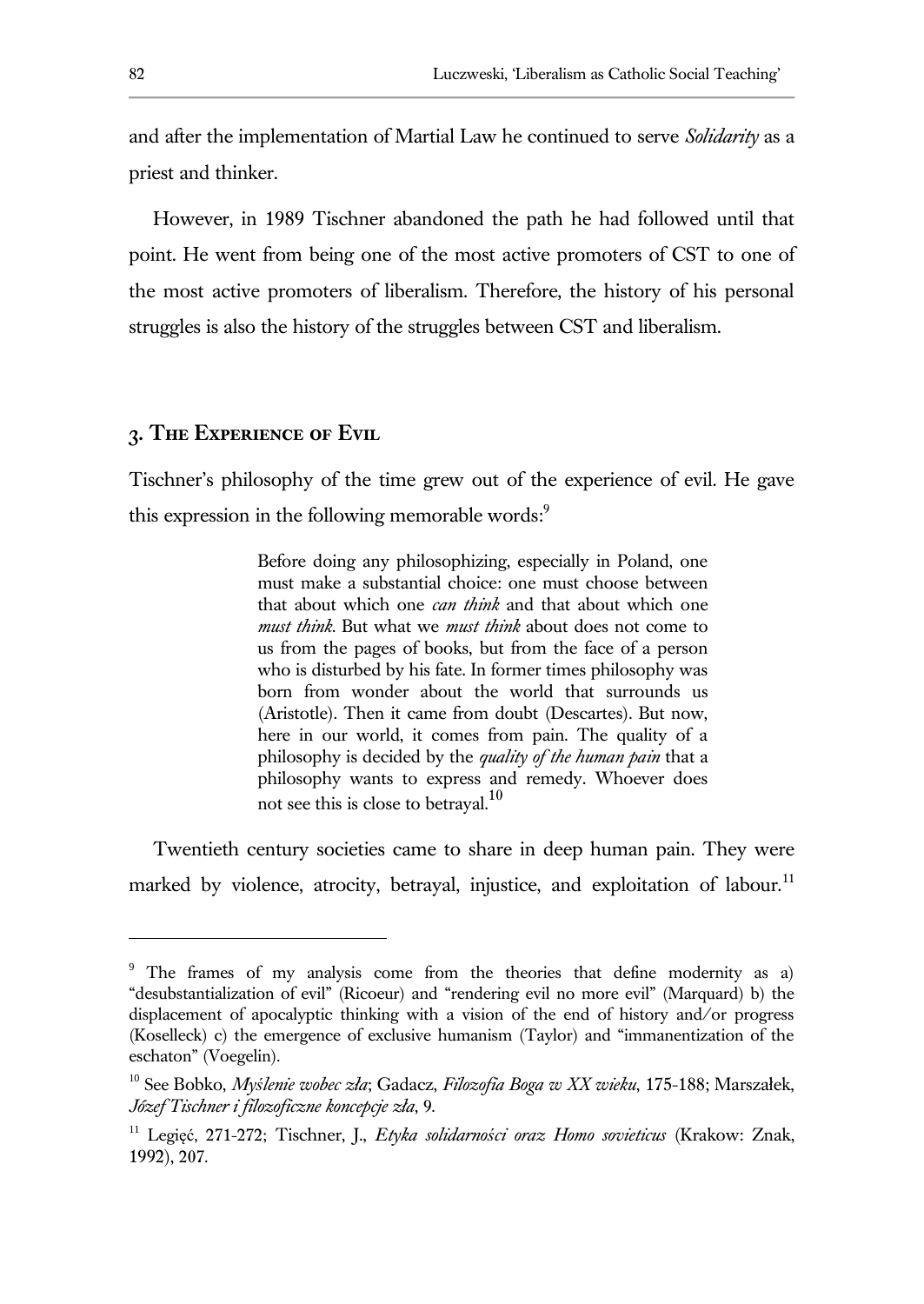According to Tischner, CST is the most profound response to evil and it was expressed in a special way by the spirit of *Solidarity*. CST is supposed to express a person's experience of pain and to address it. Tischner utilized imagery culled from the New Testament in order to render the relationship between them. He depended upon the words of St. Paul to 'overcome evil with good',<sup>12</sup> which became a guiding thread of one of his spiritual heroes, Fr. Jerzy Popiełuszko, the chaplain of *Solidarity* in Warsaw. Fr. Popiełuszko witnessed to these words with his life and death when he was murdered by the communist secret service. His funeral became an impulse for the renewal of a weakened *Solidarity*. The blood of the martyr became a seed for the movement.

Tischner frequently appealed to the parable of the Good Samaritan, which his readers could transpose onto their own experiences:

> The Good Samaritan's deed is an answer to a *concrete cry* of a concrete man. This is simple—*someone cries for help*. . . The solidarity born at the sight of such suffering is particularly deep. For whom is our solidarity then? It is, first of all, for those who have been hurt by other people and whose suffering could have been avoided for it was contingent and superfluous. $^{13}$

In the homily he gave at the Wawel, the Polish chaplain used yet another Pauline image, which forever remained etched in the minds of his listeners:

> 'Bear ye one another's burdens: and so you shall fulfill the law of God' (paraphrase of Gal. 6:2). What does it mean to be in solidarity? *It means to carry another's burden*. 14

What does it mean to carry a burden? In the final analysis, it is giving witness to the truth, therefore a readiness to give up your life for your neighbor. The witnesses of Fr. Jerzy Popiełuszko, and earlier Fr. Maximillian Kolbe, were

<sup>12</sup> Tischner, *Nieszczęsny dar wolności* (Krakow: Znak, 1993), 65.

<sup>13</sup> Tischner, *Ethics of Solidarity*, 40-41, my emphasis.

<sup>&</sup>lt;sup>14</sup> Ibid, 37-38.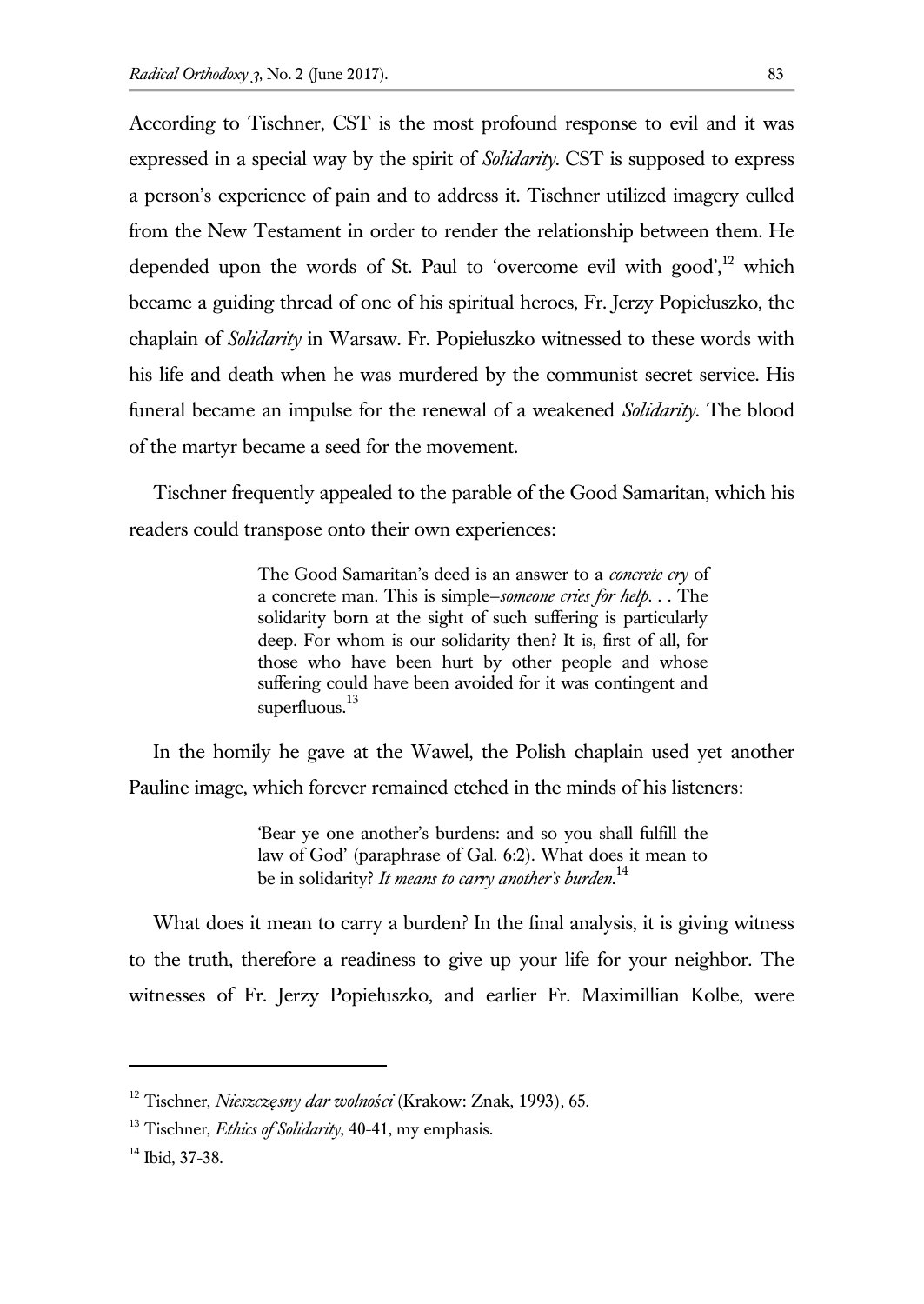heroic. They carried a whole nation along with them.<sup>15</sup> For Józef Tischner the political theology proper to Christianity can be boiled down to the *political theology of martyrdom*. In this way he was close to the vision of political theology held by Erik Peterson who rejected the political theology of the state developed by Carl Schmitt.<sup>16</sup>

## **4. Annus Mirabilis: 1989**

The year 1989 is an immense historical caesura for the Eastern Bloc. The future of CST depended upon the proper interpretation of that date. One thing was certain: this date played a role in the plans of Providence—thanks to Solidarity and the engagement of the Church the evil of totalitarianism receded into the past. In *Centesimus Annus* (22-29) John Paul II interprets the year 1989 as yet another step in the revolution of the Spirit, which did not end with the moment of liberal democracy's coming. In the same encyclical he says very clearly that it is a delusion to think that democratic liberalism overcame totalitarianism, because "a democracy without values easily turns into open or thinly disguised totalitarianism" (46).

Tischner took a different path. In interpreting 1989 he did what Eric Voegelin once described as immanentizing the eschaton. For him salvation history became world history. The year 1989 fulfilled his dreams about independence, dialogue, and of a non-violent revolution that would use persuasion instead of violence. In some ways the coming of liberal democracy brought about the end of history for him. This is because it was the political system closest to the

<sup>15</sup> Tischner, *Nieszczęsny*, 50.

<sup>&</sup>lt;sup>16</sup> G. Geréby, 'Political Theology versus Theological Politics: Erik Peterson and Carl Schmitt.' *New German Critique* 35, No. 3 105 (2008): 7-33.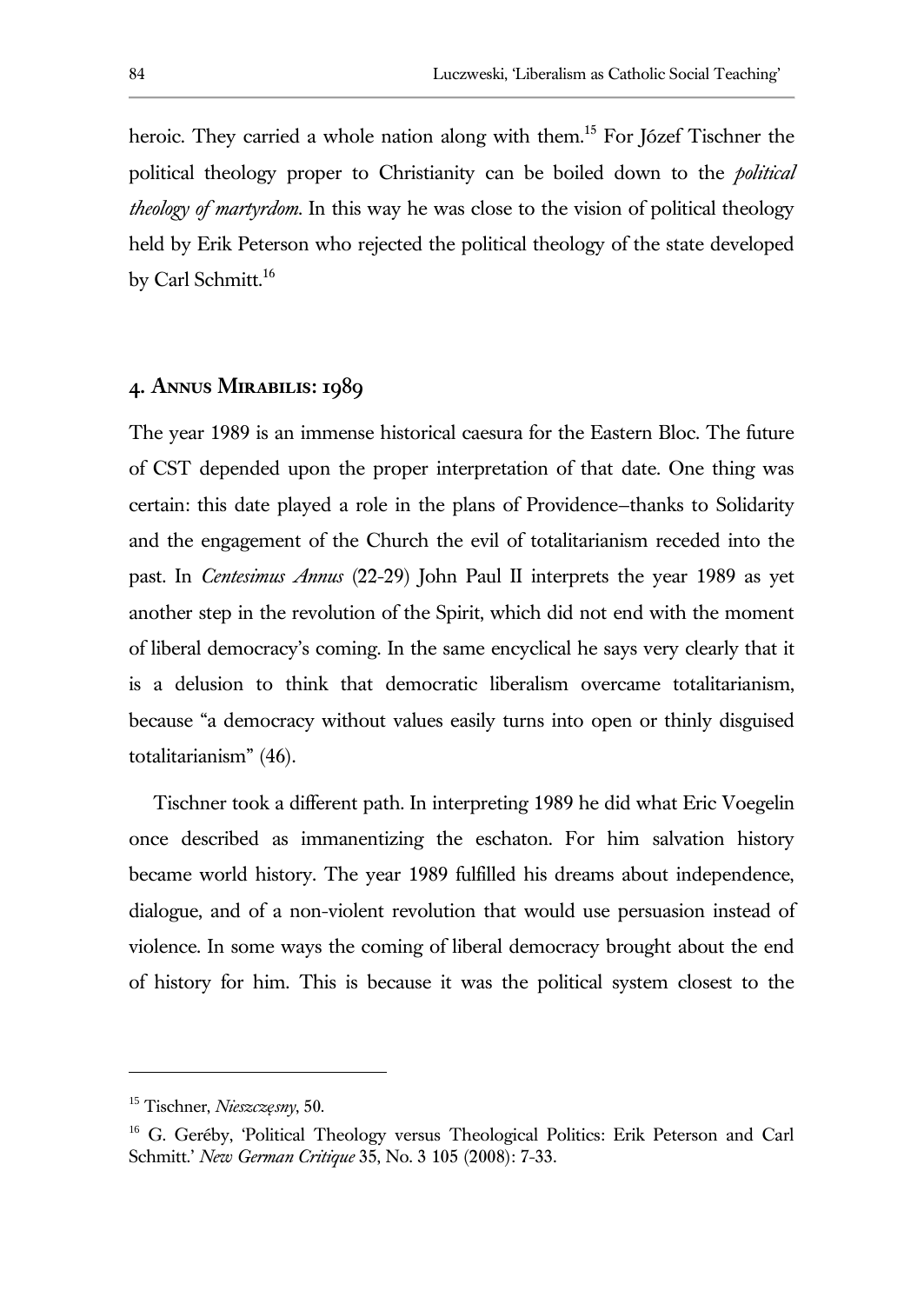Gospel.<sup>17</sup> If we resort to the tools of historical semantics, we can say then that Józef Tischner saw 1989 as a 'modern revolution'.<sup>18</sup>

Firstly, a modern revolution brings with it 'new things' in that it is complete, and it accomplishes a total transformation of the social world: economics, politics, and culture. This is the reason why it is connected with deep reforms. In 1989 this aspect of it was well-captured by a neologism coined by Timothy Garton-Ash, 'refolution', that is, the indivisible linking of reform and revolution. Tischner shared this vision completely by noting the total character of the transformations and the necessity of deep intellectual, social, and economic reforms.<sup>19</sup>

Secondly, a modern revolution results in a separation of the present from the past.<sup>20</sup> On Polish soil this was expressed with the concept of the 'thick line' [*gruba linia*] that was used by Tadeusz Mazowiecki to stress that his government would not take responsibility for the communist past. With time the thick line came to refer to a radical break with the communist heritage: the heritage of political, economical, and moral enslavement.<sup>21</sup> Józef Tischner fundamentally agreed with such a vision of history.<sup>22</sup>

Thirdly, a modern revolution opens up to the future.<sup>23</sup> It is accompanied by a feeling of dynamism and an acceleration of time. In accordance with this pattern, 1989 introduced a caesura that not only separated itself from the past and deprived it of any meaning, but also rendered what is to come the most

<sup>17</sup> J. Tischner, Z. Dorota, and J. Gowin, *Przekonać Pana Boga* (Krakow: Zank, 2002), 49.

<sup>18</sup> R. Koselleck, 'Futures Past: On the Semantics of Historical Time', *Studies in Contemporary German Social Thought* (2004): 43-57.

<sup>&</sup>lt;sup>19</sup> Michnik et al., 558.

 $20$  Koselleck, 249.

<sup>21</sup> P. Śpiewak, *Pamięć po komunizmie* (Krakow: Słowo/obraz terytoria)*.*

 $22$  Michnik et al., 559.

 $23$  Koselleck, 249.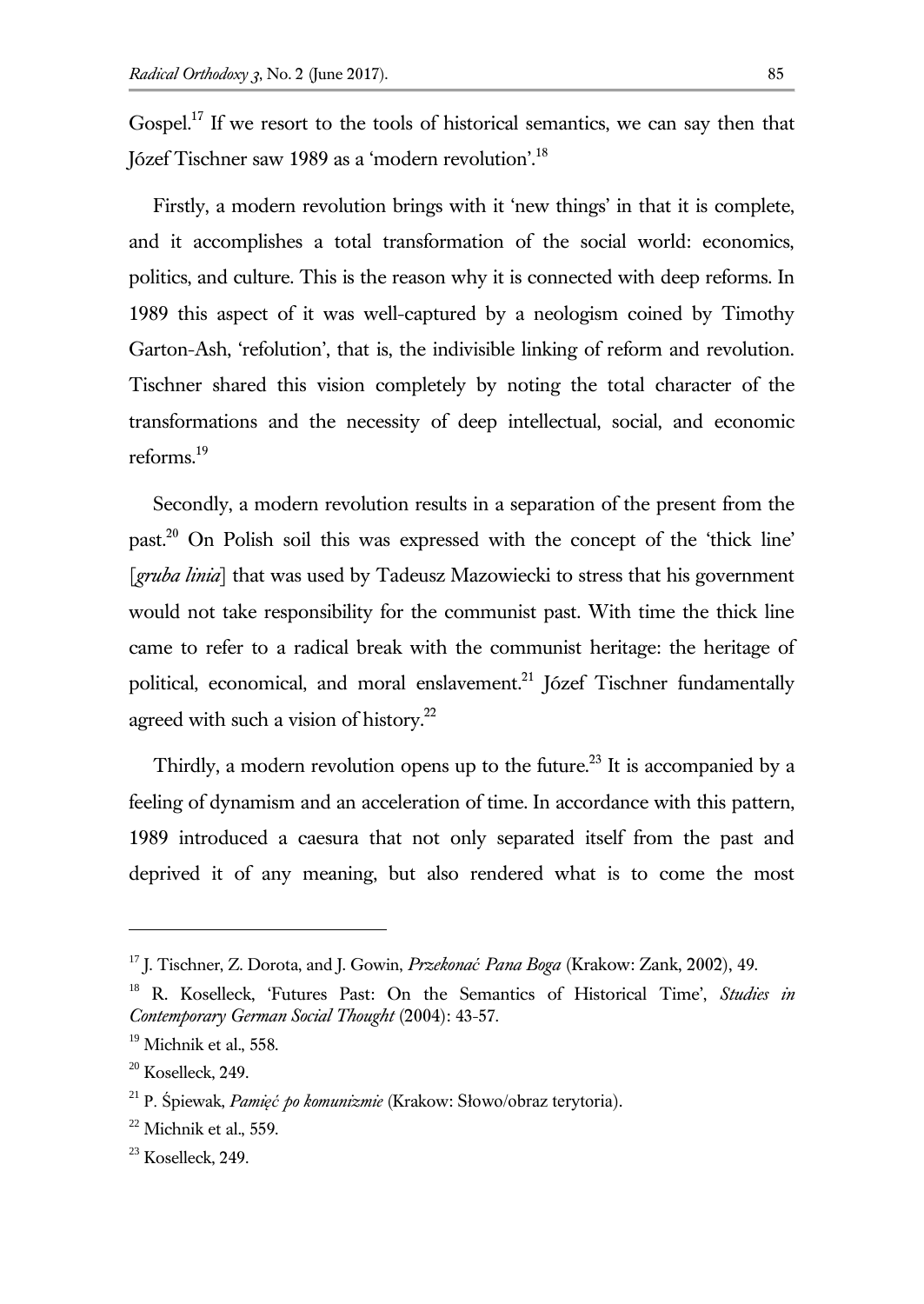appropriate point of reference. Tischner experienced this when he straightforwardly spoke of a 'sharp acceleration of history',  $24$  an opening up of time, $2<sup>5</sup>$  and of progress. $2<sup>6</sup>$  All the richness of these meanings is contained in the concept of liberalism, as it began to function in Poland and supplied the interpretive frames for events. Its contents were not specified by previous experience (such as the experience of *Solidarity*), but by expectations for the future. As a consequence liberalism marked out a far-reaching goal of revolution and gave it an irreversible direction. The revolution can be slowed down or speeded up, but it cannot be reversed.<sup>27</sup> The revolution has no alternatives. There is no place in it for experiments and searching for a third way.<sup>28</sup>

Fourthly, in order to achieve its goals the modern revolution demands engagement. It is connected to activism. This was also part and parcel of the Polish concept of liberalism. Much like other modern –isms, liberalism became a concept that mobilizes, ideologizes, and politicizes.<sup>29</sup> In agreement with this model Tischner saw the new times as a space of unconstrained creativity. Only now could humanity become the creator of its fate: 'For the first time it was possible to think that 'as you make your bed, so you must lie in it. It marked the appearance of a consciousness of self-reliance'.<sup>30</sup> For these reasons he called upon the Church to engage in the building of the new political and economic order. He condemned Polish Catholics for their lack of trust in democracy and freedom.<sup>31</sup> He aligned himself with the camp of Tadeusz Mazowiecki and in

<sup>24</sup> C. Miłosz and J. Tischner, *Dziedzictwo diabła* (Krakow: Znak, 1993), 129.

 $25$  Michnik, et al., 704.

 $26$  Ibid., 559.

 $27$  Koselleck, 80.

 $28$  Michnik, et al., 561.

<sup>29</sup> Koselleck, 273.

 $30$  Michnik, et al., 558.

<sup>31</sup> Ibid, 227.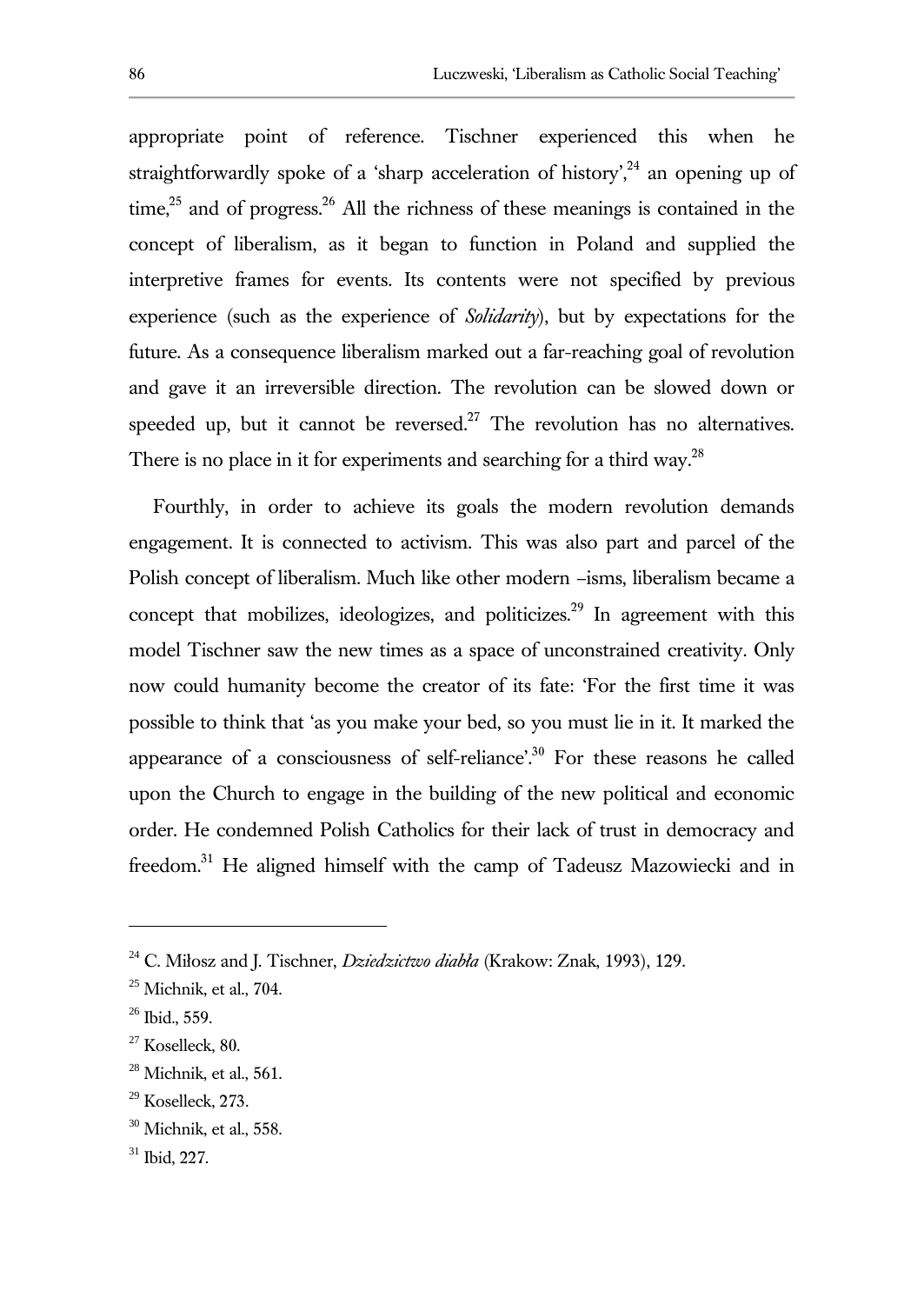1993 he also supported (to great and widespread disbelief) the electoral campaign of the Liberal-Democratic Congress, which was the most radical representative of the neo-liberal ideology in Poland. $32$ 

If 1989 was to be interpreted as a modern revolution demanding deep changes and political engagement, all the while cutting itself off from the past and opening up only to the future, then the Church was faced with some very serious challenges. Above all, a modern revolution does not need the Church to define itself and legitimate itself, because it defines and legitimizes itself, creating its own reflexive philosophies of history. How does this happen? First, it questions the Christian understanding of the new times. Christ no longer 'makes everything new', but man does so instead. Second, the break with the past questions the role of the Church, which is by definition a part of the past. Third, by opening up the horizon toward the future the revolution creates empty time, which can only take shape with the end of history or progress. This contradicts the Christian vision, because its vision for the future is filled with expectation for the *parousia*, the second coming. In other words, the liberal revolution takes away from the Church its authority over time and renders it useless.

#### **5. Christian Liberalism**

l

As he remained faithful to the Church, Tischner could not derive such radical conclusions from his own interpretations of liberalism. He wanted to reconcile modernity with the Church and liberalism with Christianity.<sup>33</sup> His answer was supposed to be *Christian liberalism*. The project of baptizing liberalism did not

<sup>32</sup> W. Bereś and A. Więcek, *Tischner: Życie w opowieściach* (Warsaw: Świat Książki, 2008), 261-262.

<sup>33</sup> Here he stood before the same dilemmas as the Council Fathers who wrote *Gaudium et Spes* and earlier August Cieszkowski (1814-1894), a precursor of CST and the most outstanding Polish philosopher of the  $19<sup>th</sup>$  century.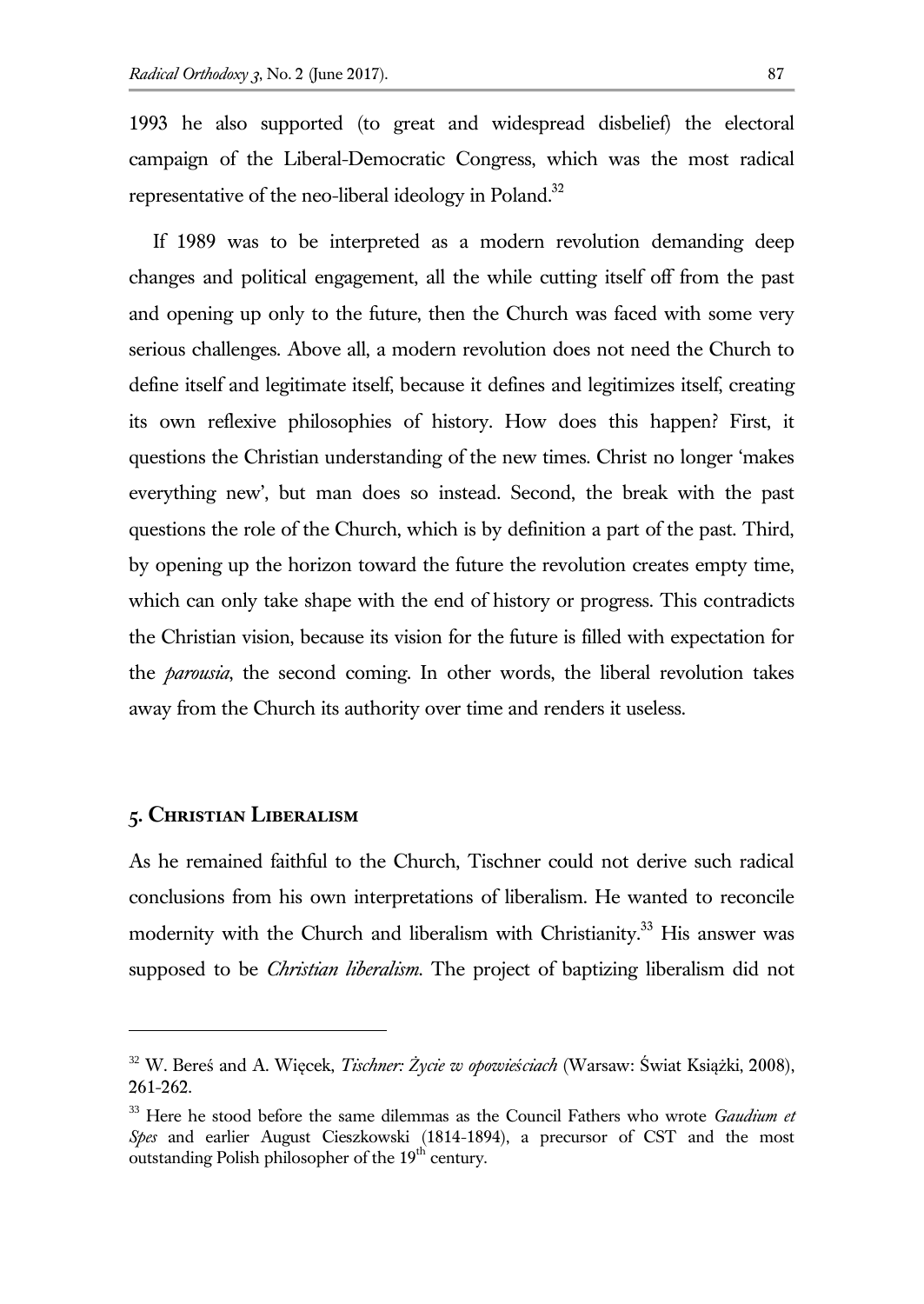resolve the difficulties, but hid them instead. This is because Christian freedom differs from liberal freedom. Tischner papered-over the tension between the two with a certain equivocation maintaining that they both talk about the same freedom. For example, when he proclaimed that 'freedom already is',<sup>34</sup> that 'in the world around us freedom has occurred', $35$  then such statements hid the fact that one concept covered two meanings: Christian and liberal. On the one hand, in accordance with CST Tischner interpreted freedom as positive freedom, as a 'freedom to'.

> Freedom can never be an absolute value. It derives its appearance of absoluteness from being the necessary condition for the realization of other, absolute values, among them humanity. From this develops a fundamental question of modernity: what is the value which justifies a voluntary loss of freedom? In the name of what value should human freedom transform itself into sacrifice?<sup>36</sup>

Here freedom is not an absolute value, but rather the process of an endless liberation from sin and the gradual preparation to take up sacrifice for the sake of one's neighbor. It finds its fulfillment in martyrdom. Freedom that does not serve the realization of absolute values degenerates into consumption.<sup>37</sup> Tischner considered 1989 as the opening up of a space for the realization of positive freedom understood in this way. On the other hand, however, and this went against his earlier thinking, he identified freedom with political and economic reforms: 'Balcerowicz's plan was the most important answer to my expectations', he said. 'Yes, obviously, freedom, but the freedom to complete the economic reforms, freedom in the face of a concrete project. First, and above all, freedom for Leszek Balcerowicz!'<sup>38</sup>

<sup>&</sup>lt;sup>34</sup> Zańko, Gowin, 49.

<sup>35</sup> Tischner, *W krainie schorowanej wyobraźni*, 291.

<sup>36</sup> Tischner, *Świat ludzkiej nadziei*, 147-148.

<sup>37</sup> Tischner, *W krainie*, 86.

 $38$  Michnik, et al., 559.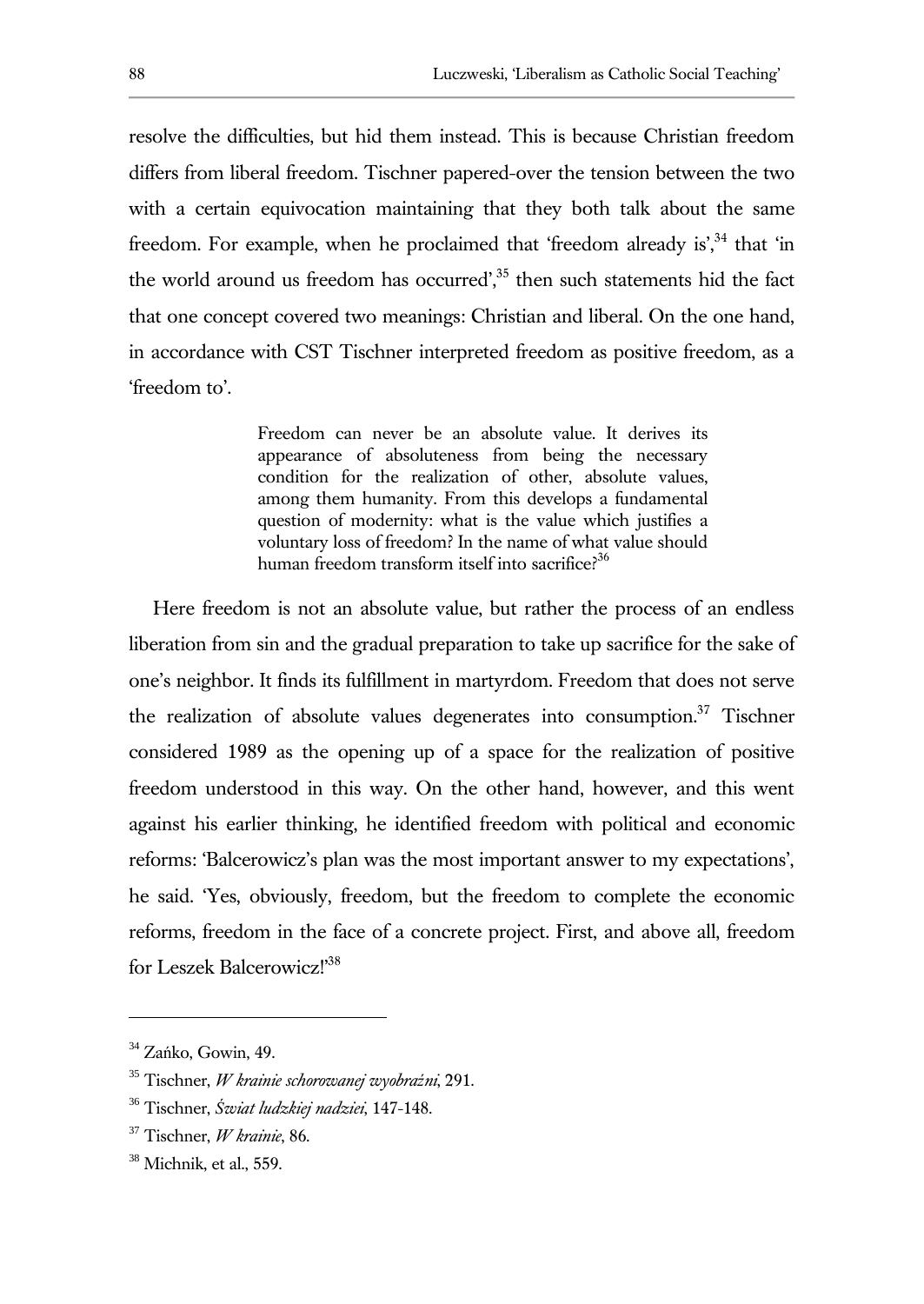Tischner attempted to reconcile these two visions of freedom: 'freedom for Leszek Balcerowicz' and 'freedom to sacrifice'. On the one hand, he called for the deepening of liberalism with a dimension of fidelity.<sup>39</sup> He called for the completion of the liberal revolution through overcoming the one-sideness of negative freedom.<sup>40</sup> 'We understand liberalism in an over-simplified way', he lamented, 'if we judge that it opens the way for relativism and ethical subjectivism. The principle of liberalism essentially contains within itself a demand that possesses all the qualities of an absolute choice'.<sup>41</sup> On the other hand, Tischner strove to move from Christianity to liberalism by showing that freedom is the highest gift of God, 'the grace of all graces'.<sup>42</sup> Yet, he felt all the while that his solutions were far from perfection, '[I]t is difficult to be a liberal during times when we do not know what freedom is'.<sup>43</sup>

After proving that liberalism is tied to (or can be tied to) Christianity, Tischner attempted to rebuild historical continuity by tying the reforms of 1989 with the activities of the Church and the spirit of *Solidarity*. Since *Solidarity* and the Round Table Talks had Christian inspirations the revolution did not present itself anymore as a break but as a continuation. Tischner demonstrated that at bottom Lech Wałęsa, Tadeusz Mazowiecki, and Leszek Balcerowicz realized the ideals of CST and the Christian philosophy of work:

> Lech Wałęsa was the leader of the revolution which came about without blood spilling—the place of class strife was taken by the spirit of solidarity. Tadeusz Mazowiecki built institutions of the democratic state of law and at the same time connected the Solidarity movement with Christian personalism, whose beginnings are in the writings of Emmanuel Mounier, Jacques Maritain and its continuation is found in the constitution *Gaudium et Spes* of the Second

<sup>&</sup>lt;sup>39</sup> Zańko, Gowin, 49.

<sup>40</sup> Tischner, *W krainie*, 86.

<sup>41</sup> Tischner, *Spór o istnienie człowieka*, 157.

<sup>42</sup> Tischner, *W krainie*, 294; Tischner, *Etyka solidarności*, 214; Tischner, *Spór*, 194.

<sup>43</sup> Tischner, *Etyka solidarności*, 181.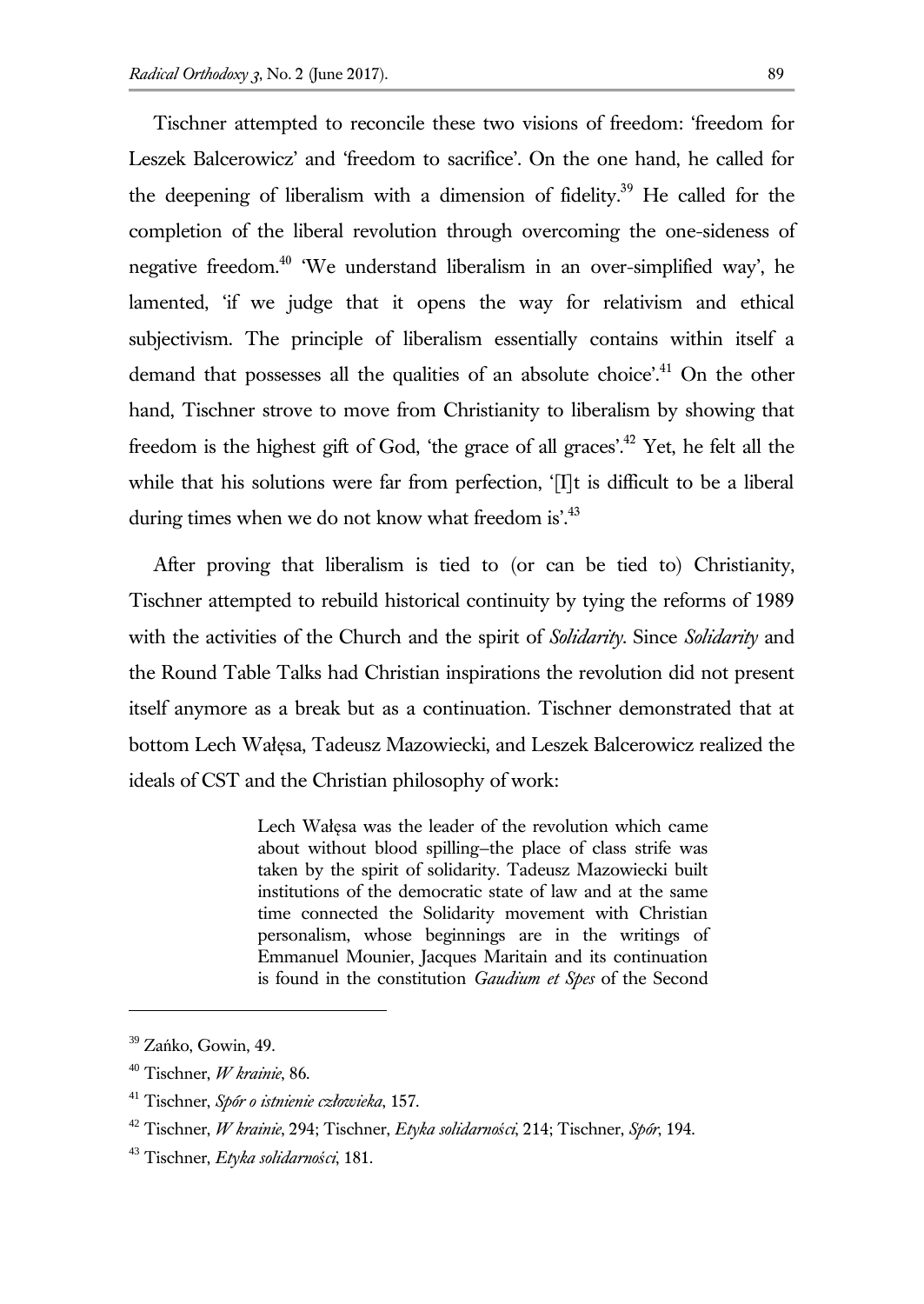Vatican Council. Leszek Balcerowicz connected the solidarity utopia with Anglo-Saxon political economics.<sup>44</sup>

Finally, Tischner attempted to baptize the future. According to him, progress only seemingly liberates itself from Christianity. Even though in the new situation the Church finds itself in crisis, or even dies off, its mission is still further realized, 'I do not see the results of secularization negatively. This civilization, which appears non-Christian, has, below the surface, maintained its Christian character'.<sup>45</sup> Here Tischner was mainly thinking about the rights of man, democracy, and civil society: 'Christian truth and values tear themselves away from the Catholic trunk, live beyond it, and bring fruit outside of Christianity'.<sup>46</sup> The world is becoming more human now beyond the Church. What then ought the Church do? It should search for the actions of God in the world, '[d]oubtless, the humanization of modern societies is being accomplished by God himself. The works remains even while the author hides'.<sup>47</sup>

# **6. The Neutralization and Temporalization of Evil**

What were the results of these efforts? Tischner aimed to inscribe liberalism into Christianity, but in reality he inscribed Christianity into liberalism. The attempt at Christianizing modernity led him to modernize Christianity and to transform the deepest structures of CST. He rejected the originary experience of evil. It seems that when he was philosophizing during the early 90's he went against his credo of 'thinking in values' and stopped gazing 'into the face of a person who is disturbed by his fate', stopped expressing their pain and counseling them, and

<sup>&</sup>lt;sup>44</sup> Tischner, 'The Ethics of Solidarity Years Later', 61.

<sup>45</sup> Zańko, Gowin, 44-45.

<sup>46</sup> Tischner, *W krainie*, 70.

<sup>47</sup> Michnik, et al., 554.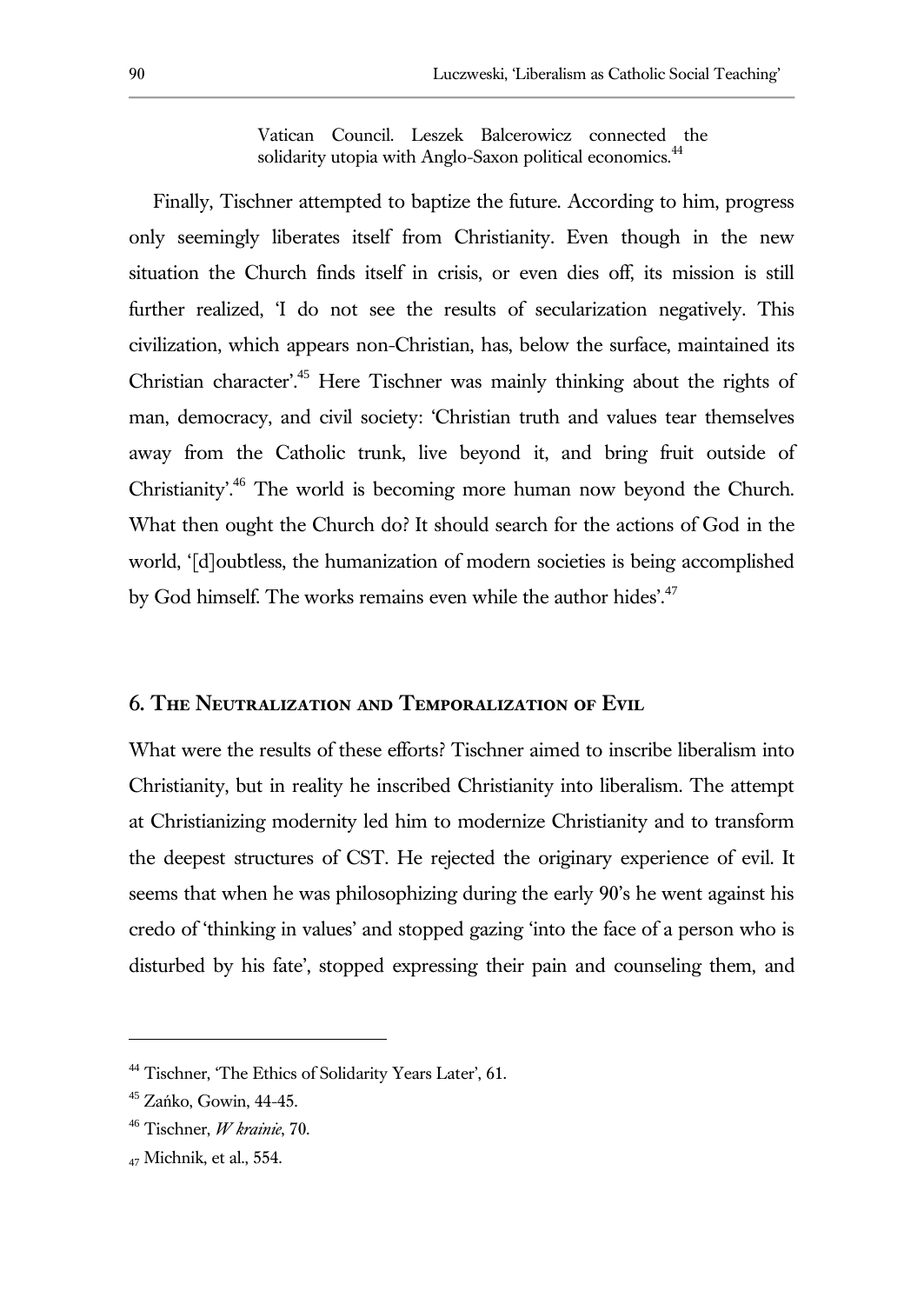instead he started expressing 'wonder at the surrounding world'. Was this, in accordance with the standards of his earlier thinking, an act of betrayal?<sup>48</sup>

The Polish philosopher clearly acknowledged that after 1989 the 'quality of the pain' lessened. In accordance with the model described by Odo Marquard, Tischner 'rendered evil no more evil'.<sup>49</sup> He had no doubts that after the revolution 'yesterday's experience of evil—evil present within the system, but also rooted in the people, in what is worst in people—has disappeared and humanity again shows itself to us in a glow of a kind of *innocence*, as a creature that is imperfect, which is more a victim rather than the root cause of woe. Today we have the hope that we ourselves can somehow deal with the evil that besieges  $\overline{118}$ .<sup>50</sup>

Tischner draws a thick line between the experiences of totalitarian evil and the experiences of the new times. Even if under communism there was violence, injustice, murder, and exploitation they have no consequences for the present political and economic order. The evil of totalitarianism has forever receded into the past. The faults of the communists were forgiven: 'Is it possible to pass into quotidian order over possibly the biggest cemetery in the history of the world? Is it possible to close one's eyes to the destruction of the economies of entire nations? After Hitler we had Nuremberg, will we have the *round table* after Communism?'<sup>51</sup> Tischner thought that the guilt of the communists was taken away when they sat down at the Round Table Talks, beside the fact that they were not at bottom communists but pragmatists. Therefore they cannot bear the evil of the whole system. For Hegel the tribunal of history was history itself there was no place for him for any extra-worldly judgment of history. Tischner goes a step further. He believes that there can be no judgment in history at all.

<sup>48</sup> Tischner, *Myślenie*, 9.

<sup>49</sup> Marquard, *Glück im Unglück*, 44-58*.*

<sup>50</sup> Tischner, *Nieszczęsny*, 18.

<sup>51</sup> Tischner, *Spowiedź rewolucjonisty*, 221.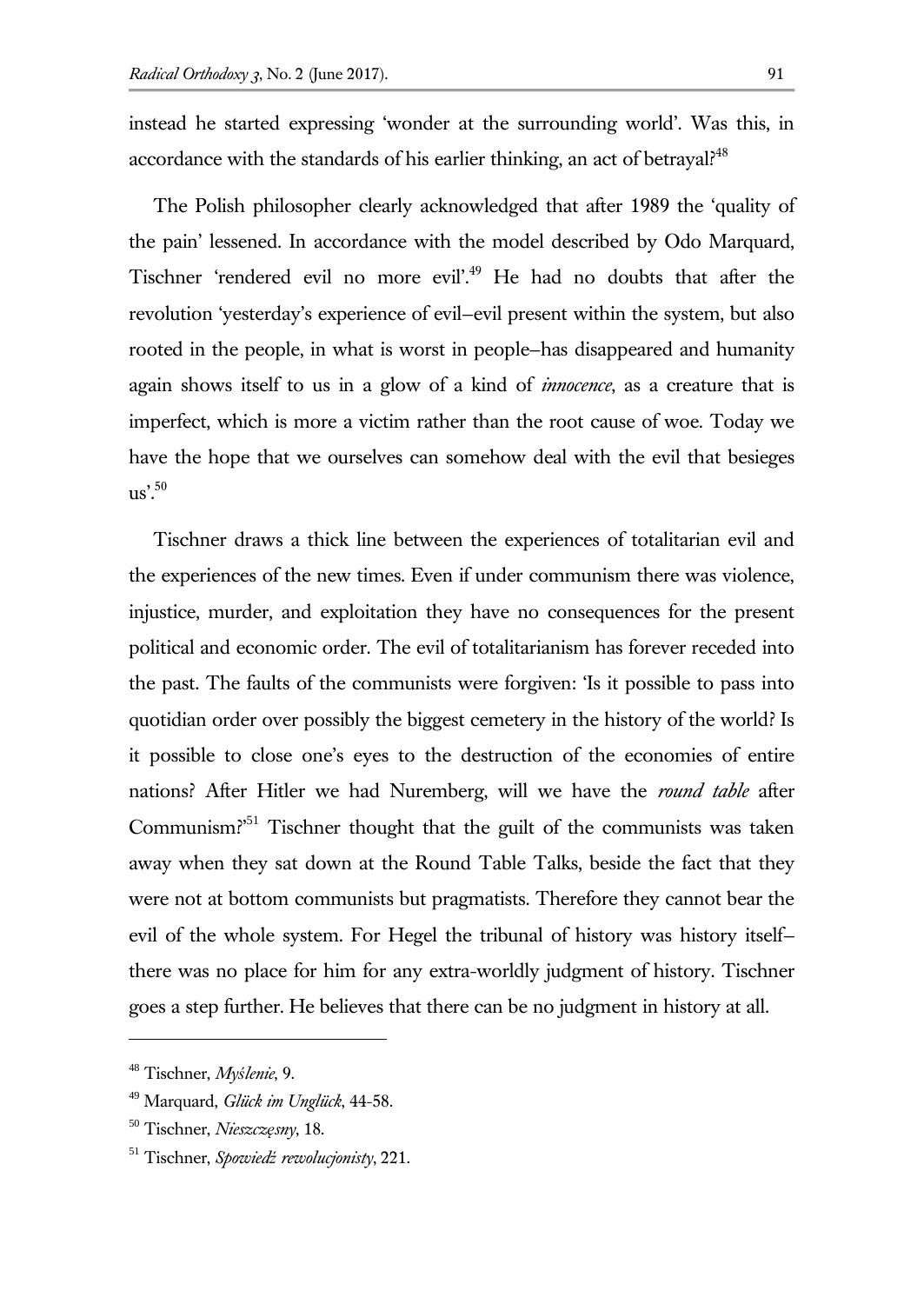The neutralization of evil that is expressed in Tischner's political philosophy does not make good bedfellows with his philosophical thinking, which constantly circles around the topic of evil.<sup>52</sup> His magnum opus titled *The Philosophy of Drama* was mainly dedicated to evil and all of its masks.<sup>53</sup> In social life evil is an axiom of our experience and comes to us through the originary experience of an evil person.<sup>54</sup> According to Tischner, human life is marked by an ethical horizon which has a metaphysical character cannot be reduced to being (the good) or non-being (evil). Here Tischner does not hesitate to use the figure of the demon. Man and society are not neutral, they do not exist near or beyond good and evil, on the contrary, they are stretched between good and evil, ascent and fall, victory and defeat, salvation and damnation.<sup>55</sup> This tension is perfectly rendered by the metaphor of drama.

Tischner's considerations point to the universal character of evil. There are people who are evil. Evil cannot be rooted out, because it is inscribed into human life. In this sense it cannot be neutralized. These inconsistencies are worked out by the philosopher in *The Controversy Over the Existence of Man*, which was the second part of *The Philosophy of Drama*, and in some ways became the summation of his philosophical way. In that book evil transforms itself from a universal element of the human world into a *temporalized* element. Tischner had a very strong awareness of the evils of the  $20<sup>th</sup>$  century, symbolized for him by Auschwitz and Kolyma. They revealed the tragic nature of the human fate and along with it metaphysical evil, endowed with intelligence, aiming to eliminated the good because it is the good.<sup>56</sup> The totalitarian regimes of the  $20<sup>th</sup>$ 

<sup>52</sup> Bobko, *Myślenie wobec zła*; Gadacz, *Filozofia Boga w XX wieku*, 175-188; Marszałek, *Józef Tischner i filozoficzne koncepcje zła*.

<sup>&</sup>lt;sup>53</sup> See Pyra, "Man's Destiny" and special issues of *Thinking in Values* ( $2<sup>nd</sup>$  and  $3<sup>rd</sup>$ ) devoted to Tischner's philosophy of drama, agathology and dialogue.

<sup>54</sup> Tischner, *Filozofia dramatu*, 139-140.

<sup>55</sup> Ibidem, 53.

<sup>56</sup> Tischner, *Spór*, 44-46.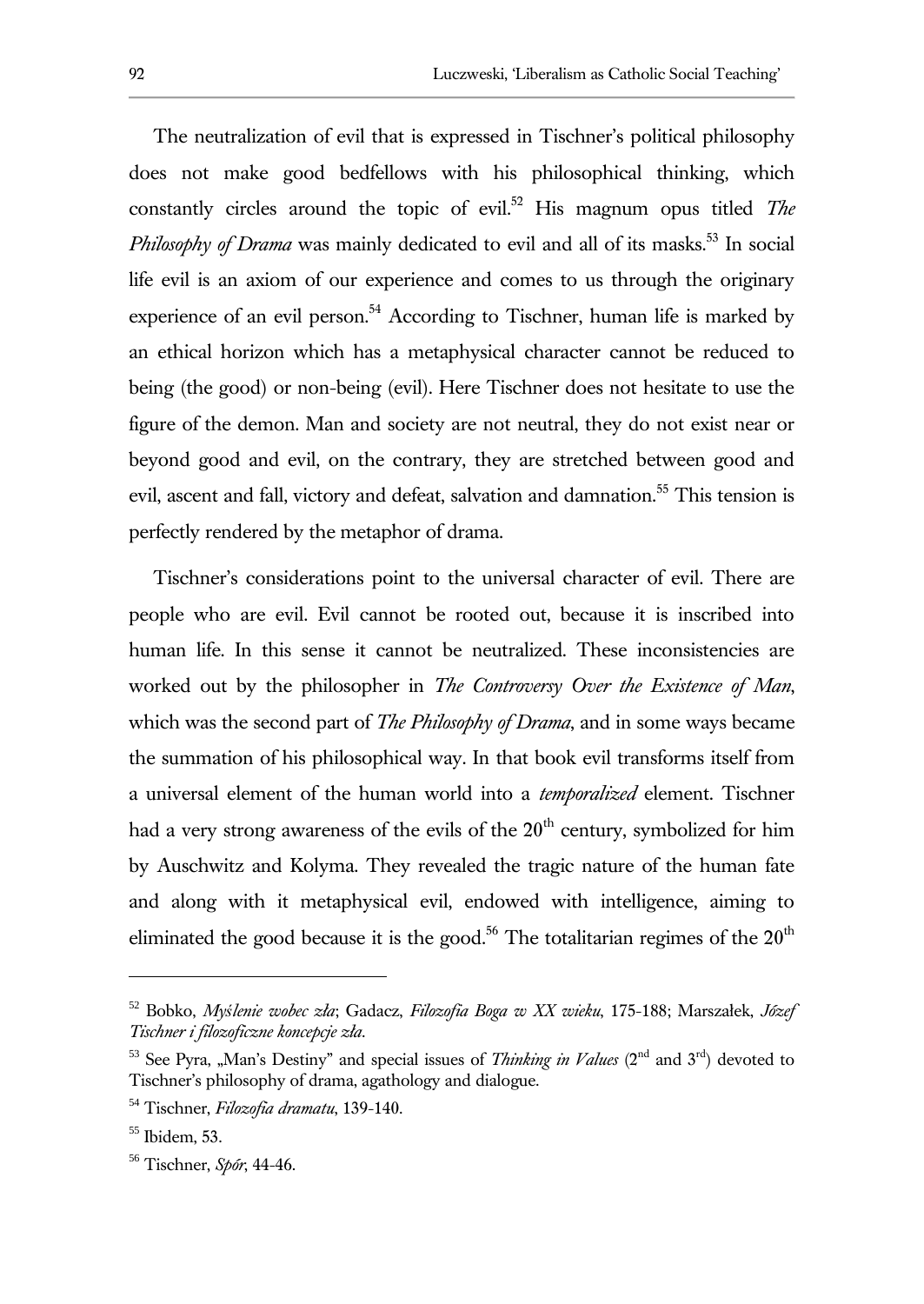century promised that they would liberate us from the hell of capitalism, but they led us into an even greater evil. Evil conceals itself, convincing us that in the name of the highest values we ought to sacrifice the values that are closest to us.<sup>57</sup> Following Nabert he writes, '[t]he Enlightenment did not overcome the *evils of history*; it replaced *superstitious atrocities* with *enlightened atrocities*'.<sup>58</sup> It seems that Tischner so enlarges the experiences of evil in the  $20<sup>th</sup>$  century, identifying them with the concentration camps, that at the moment when 1989 finally locks them in the past, he seems to think that evil itself has been locked in the past. After 1989, he says, 'something of Christianity realizes itself in life; not only in the Church but also around it… [b]etween social life and the principles of the Gospels there is a relative harmony.<sup>59</sup>

# **7. The Neutralization of Transcendence**

The deconstruction of evil has far reaching consequences for Tischner. If there is no exploitation and injustice, if pain and suffering disappear, then there is no place for the ethic of *Solidarity* and Catholic Social Teaching, which are supposed to remedy these very problems. However, the consequences are even more serious. Tischner understood well that the experience of evil is a source of religion. Religion becomes possible when at the bottom of hell we encounter the good. When betrayal, deceit, and cruelty appear then witnesses to the Good News also appear.<sup>60</sup> The neutralization of evil leads to the neutralization of transcendence and the dying off of the Church. $61$  But if the world is already

<sup>57</sup> Ibidem, 56-57.

<sup>58</sup> Ibidem, 41.

 $59$  Michnik, et al., 553.

<sup>60</sup> Tischner, *Nieszczęsny*, 16.

 $61$  Ibid.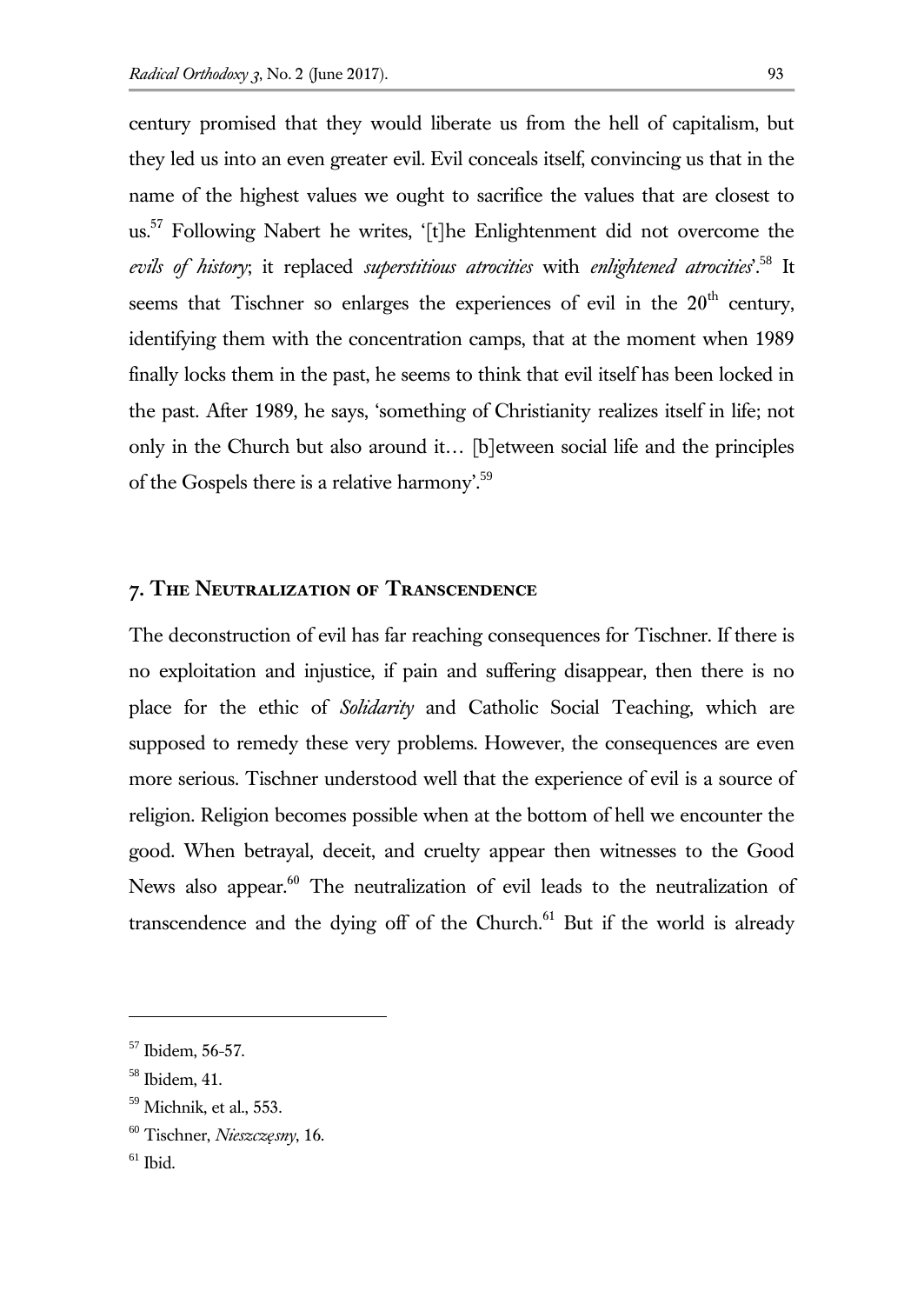imbued with the Gospel then Christianity can no longer be a sign of contradiction, it cannot fight against the 'mighty of this world'.<sup>62</sup>

The neutralization of evil is also accompanied by the transformation of the fundamental picture of God. God is no longer a Just Judge who rewards the good and punishes the evil; he is instead a democrat and liberal who shines on the good and bad. Tischner asks, 'What can better justify liberal democracy than God's love for imperfect humans and imperfect humanity?<sup>63</sup> But when God can no longer indicate what is good or evil then the conscience can no longer be a fundamental category. Thus, the conscience, after being considered a key concept that shaped the architecture of CST goes from being the source of the ethics of Solidarity and moves to the margins of Tischner's thought. By relying upon Hegel he also moves away from the vision of Kant and demonstrates that the conscience is something arbitrary: '[h]ere the conscience is the direct expression of myself. And since I am unrepeatable the conscience is not subject to generalities. It absolves itself of all responsibilities to the community and wants to pass for the law'.<sup>64</sup> Tischner decidedly criticized the 'moral worldview' that 'today boundlessly trusts ethics'<sup>65</sup> and 'diminishes importance of law and state'.<sup>66</sup> During communist times the conscience was the main source of solidarity, during liberal times it leads to unacceptable civil disobedience. How does such a reconfiguration affect CST? When Christian theory is rejected then practice falls apart.

<sup>62</sup> Tischner, W *krainie*, 293.

 $63$  Michnik, et al., 653.

<sup>64</sup> Tischner, *Spowiedź*, 229.

<sup>65</sup> Ibid., 223-224.

 $66$  Ibid.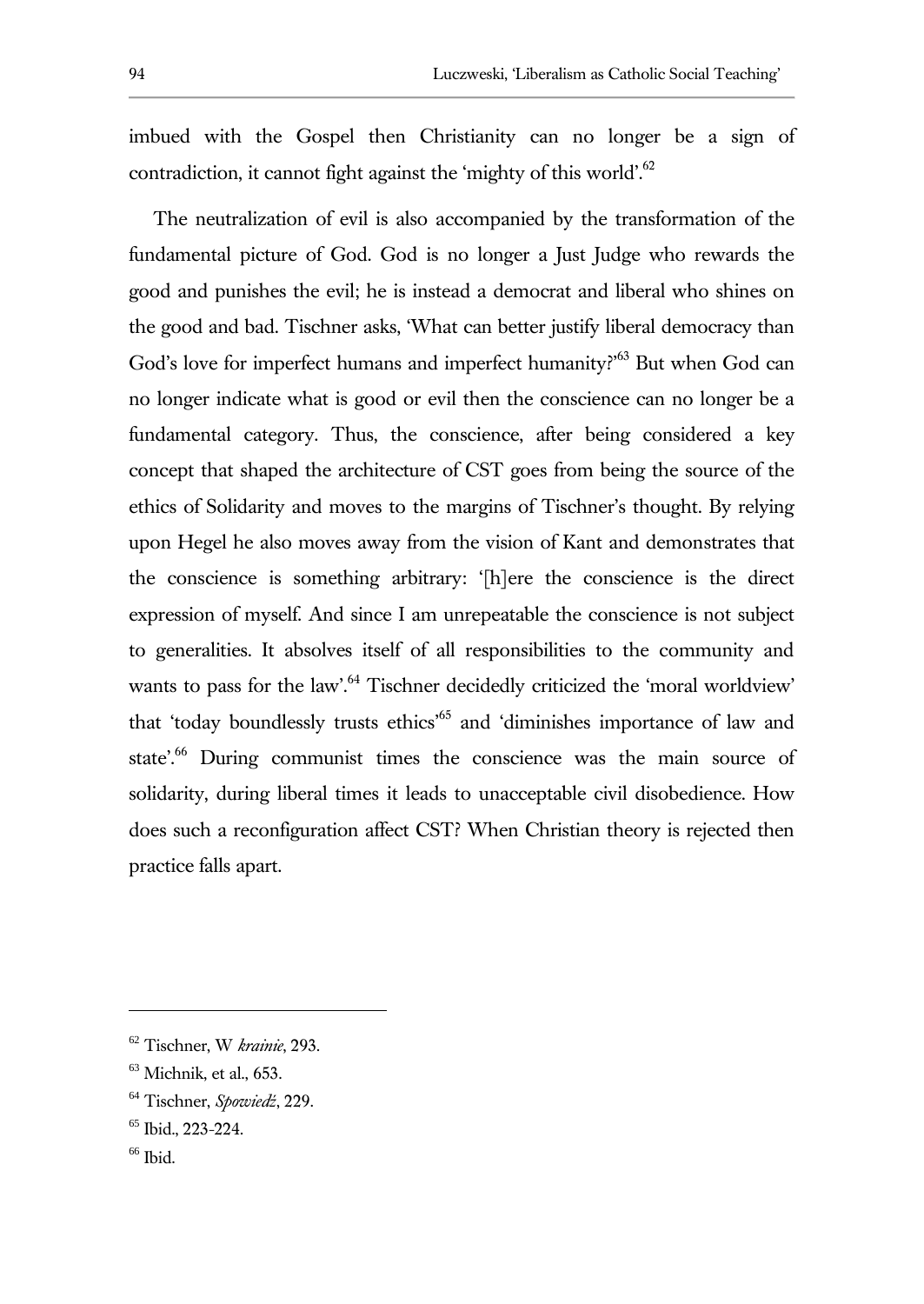#### **8. Prosperity Gospel**

After 1989 Tischner *de facto* criticizes and rejects his own earlier philosophy of labour. He goes even further by proclaiming its opposite and then he curiously presents the opposite as a continuation. He stops looking at labour from the point of view of ethics and the issue of whether it contributes to building up people and communities. Instead he begins to look at ethics from the point of view of economic demands.<sup>67</sup> The pathology of labour becomes a lack of capital, and not, as it was until then, exploitation that has a moral aspect. What's more, exploitation—in certain conditions, that is, the conditions of transitioning into capitalism—becomes something acceptable, even desirable:

> It is enough to look at the lines that line up daily in front of the embassies of capitalist countries. Those people have a choice: either to leave for a certain amount of time and let themselves be exploited, or stay and let their lives go to waste. Human nature is strange because it prefers to be exploited rather than wasted. 'Socialism', or whatever it is that you want to call what we used to have, led to an unheard of waste of human and natural wealth. That is the reason why for those who have tasted the bitterness of waste *exploitation is a great relief*. 68

But Tischner goes even further than this. He rejects the fundamental conviction of *labourem Exercens* about the primacy of labour over capital and begins to proclaim the primacy of capital over work:

> The key for understanding this matter seems obvious: the key is labour and our concepts of it. Previous times not only imposed upon society a specific structure of work, but also a specific conception: it created an immense amount of illusory work and forced people to acknowledge the illusion as authentic work. In effect people were toiling, but they were not working. In our contemporary world of normal work something that does not give birth to and multiply capital is not considered to be work; *the growth of capital is*

 $67$  Charles Taylor describes Tischner's ethics of Solidarity as a variety of 'moral economy' incompatible with liberalism.

<sup>68</sup> Tischner, *Etyka*, 183 (my emphasis).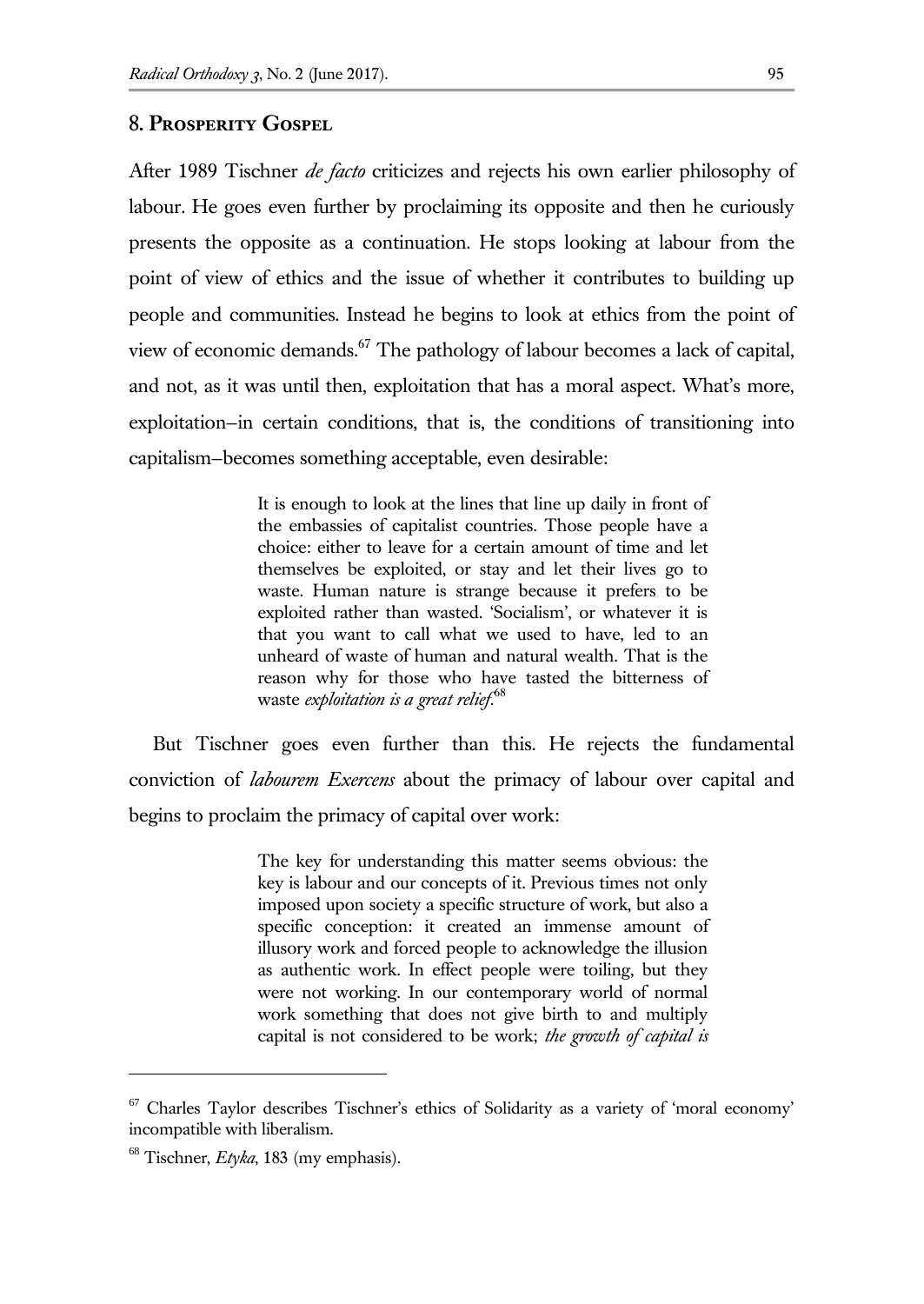*the criterion of work*. If some activity takes up time, requires effort, or even dedication, but in no way contributes to the growth of capital, or consumes capital—it is not technically, in the strict sense of the word, considered to be work. $69$ 

Much as Tischner rejects the primacy of ethics, the conscience, and labour over the economy, he also rejects their primacy over politics. Even though his vision of the state remained deeply pessimistic since he saw the state, along with Weber, as 'legalized rape' and therefore the domain of devils rather than angels, he saw no sense in giving witness against the authorities. He writes straightforwardly that in the new times there is no need for heroism.<sup>70</sup> He even begins to treat the question of martyrdom with a big dose of irony: 'The virtue of witness! One must give witness! We have come out of communism as witnesses to the faith… We were one immense collective witness… The situation is different today'. Those who cannot understand this and continue to witness today seem farcical, '[i]t is such a witness that includes in its witnessing an apocalyptical offense at the world. It is the witness of the offended. The have been offended and… they witness to it. They suffer. Things are difficult for them, even very difficult. And I understand it. That is why I say: this is a dead end'.<sup>71</sup>

Accordingly, his political theology of martyrdom—and he did have reservations about it even before 1989—is replaced with the theology of 'building liberalism and democracy'. With this he moves from Peterson's position to Schimtt's position; from anti-political thinking toward political thinking, from the theology of the eschaton to the theology of the katechon. As a consequence the martyrs of old are replaced by able contemporary politicians: Wałęsa, Mazowiecki, Balcerowicz, and Michnik. Here we have another interesting shift: Christianity no longer demands heroism, but liberalism has started to ask for a

 $69$  Ibid., 183 (my emphasis).

<sup>70</sup> Tischner, *Nieszczęsny*, 52.

<sup>71</sup> Ibid., 184-185.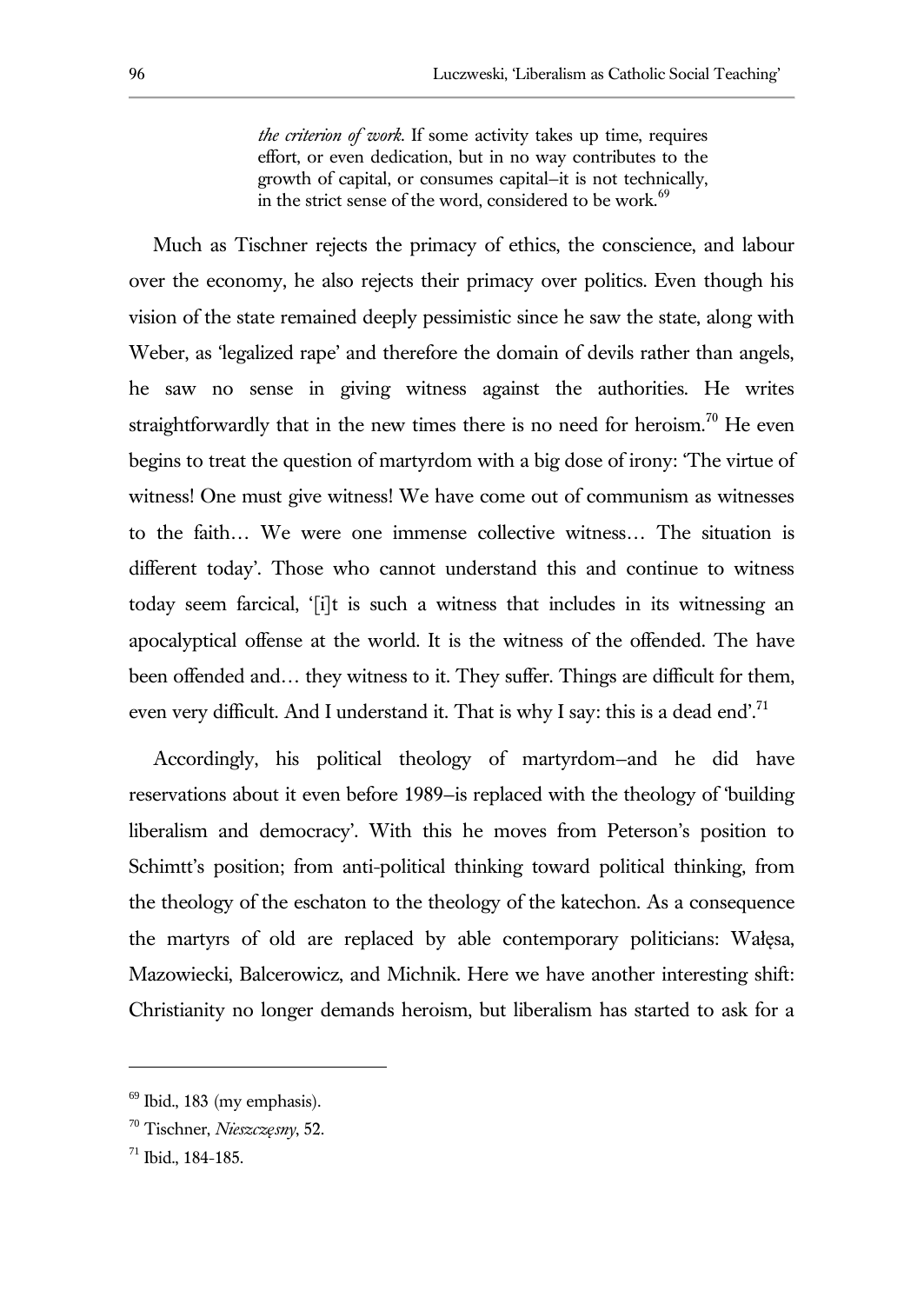kind of heroism. 'We know well today', wrote Tischner, 'that the systemic transformations we are participating in do not depend upon a change of external structures, instead they demand a profound change of consciousness'. $^{72}$ Therefore it is not enough to accept liberalism, we must transform ourselves subjectively—we must convert. 'It was known that the difficult period of systemic transformation would require many sacrifices. But this time, unlike before, these sacrifices would not be senseless'.<sup>73</sup>

Even though martyrdom loses it religious role it becomes the key to understanding liberalism. Unlike the senseless sacrifices before 1989 the sacrifices for liberalism will reveal a profound meaning.<sup>74</sup> What does this liberal sacrifice rely upon? It relies upon the agreement to bear the pain of the economic transformations, consent to unemployment and marginalization. Tischner demanded that the Church and Solidarity should point laud it, 'the specific task of a labour union is caring about rebuilding the entrepreneurial sphere—the sphere upon which the development of labour depends. The price to pay for this is immense. The price is a kind of agreement to unemployment. But will not such a concern for the whole lead to the betrayal of the interests of working people? Will it not reveal itself as suicide for the union as a union?'<sup>75</sup>

The most important ethical debate in Poland after 1989 was the question of holding the communists to account. Tischner saw decommunization as something un-Christian and wanted to counter it with evangelization of the former communists. He voiced the primacy of *mercy* over *justice*. <sup>76</sup> Social stability became the main issue for him; it could be disturbed by demands for justice, because they could quickly transform themselves into contempt for one's

<sup>72</sup> Tischner, *W krainie*, 85.

<sup>&</sup>lt;sup>73</sup> Tischner, 'The Ethics of Solidarity Years Later', 61.

 $74$  Michnik, et al., 561.

<sup>75</sup> Tischner, *Etyka*, 183.

<sup>76</sup> Ibid., 182.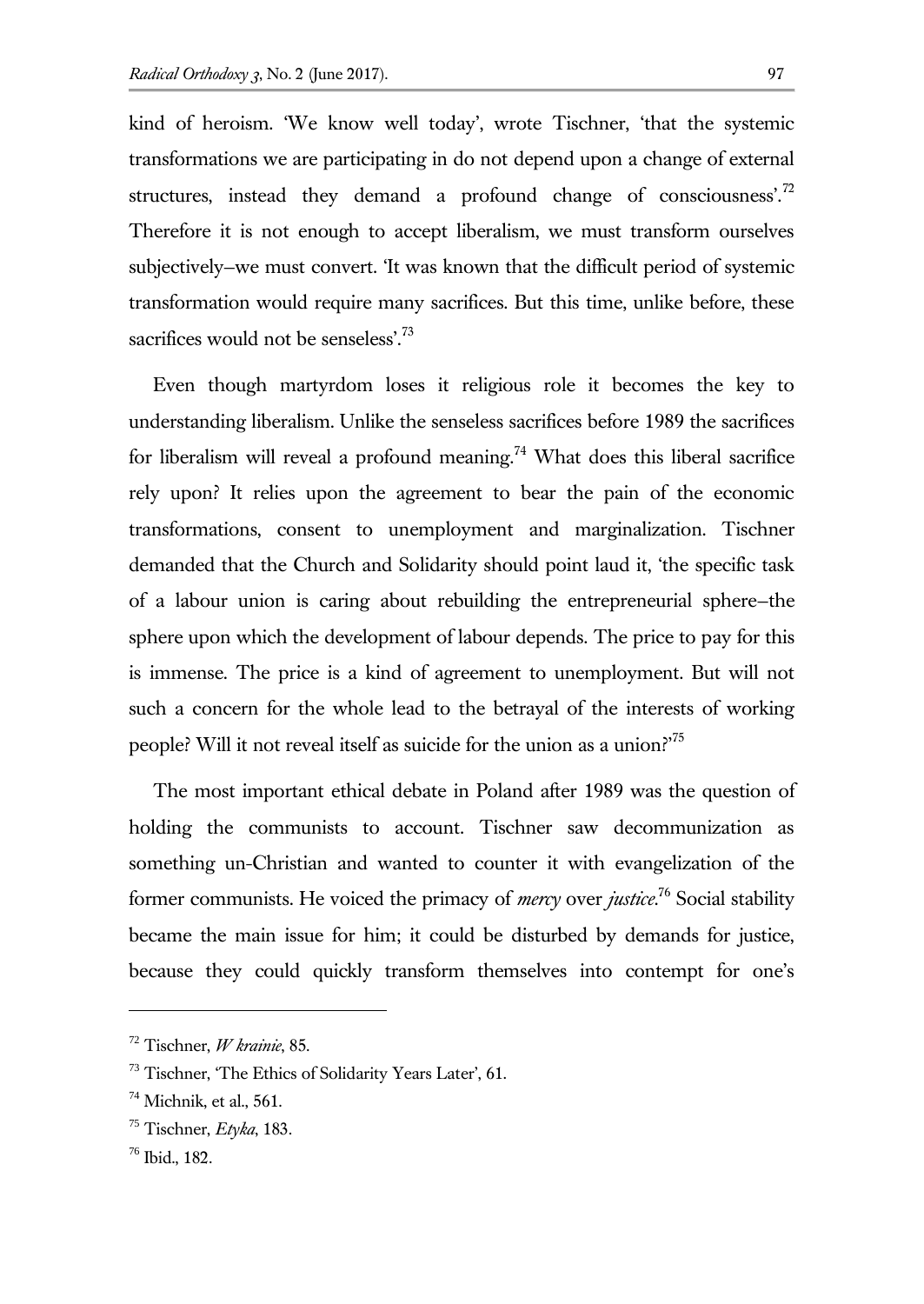opponents.<sup>77</sup> He agreed to what his friend Adam Michnik called a 'just injustice'. In the name of unity and mercy he called people to accept human errors, that is, errors of the communists.<sup>78</sup> He went on to criticize 'some of these 'politicians of justice', who lean upon the teaching of John Paul II. They suggest that according to his teachings the principle of justice is the highest principle of social life, whereas the principle of forgiveness is important exclusively in the domain of direct human relations. Tischner argued that mercy should in fact be a public virtue. He supported his argument by leaning on the encyclical *Dives in Misericordia*: 'It is difficult not to notice that very frequently programs, which start from the idea of justice, which are supposed to serve its realization in communal life, in groups and societies, in practice fall into perversions'. However, the encyclical itself clearly stated that justice and mercy complement each other. Mercy without justice becomes indulgence. Justice without mercy becomes revenge. In John Paul II's vision there is no justification for opposing justice and mercy.<sup>79</sup> Józef Tischner took advantage of CST in order to affirm the liberal order. In hiding the incompatibility between the two he was forced to revise *labourem Exercens* and *Dives in Misericordia*. This allowed him to identify political liberalism with the philosophy of labour, and political liberalism with teachings about mercy.

# **9. Conclusion: Post-Liberalism**

How did it come to this? How could a thinker who was faithful to CST abandon it for liberalism without noticing it? In his confrontation with liberalism the Polish philosopher jettisoned his philosophical tools. He directed the blade of

<sup>77</sup> Tischner, *Spowiedź*, 226-227.

 $78$  Michnik, et al., 561.

<sup>79</sup> Stawrowski, *Solidarność znaczy więź*, 64-86.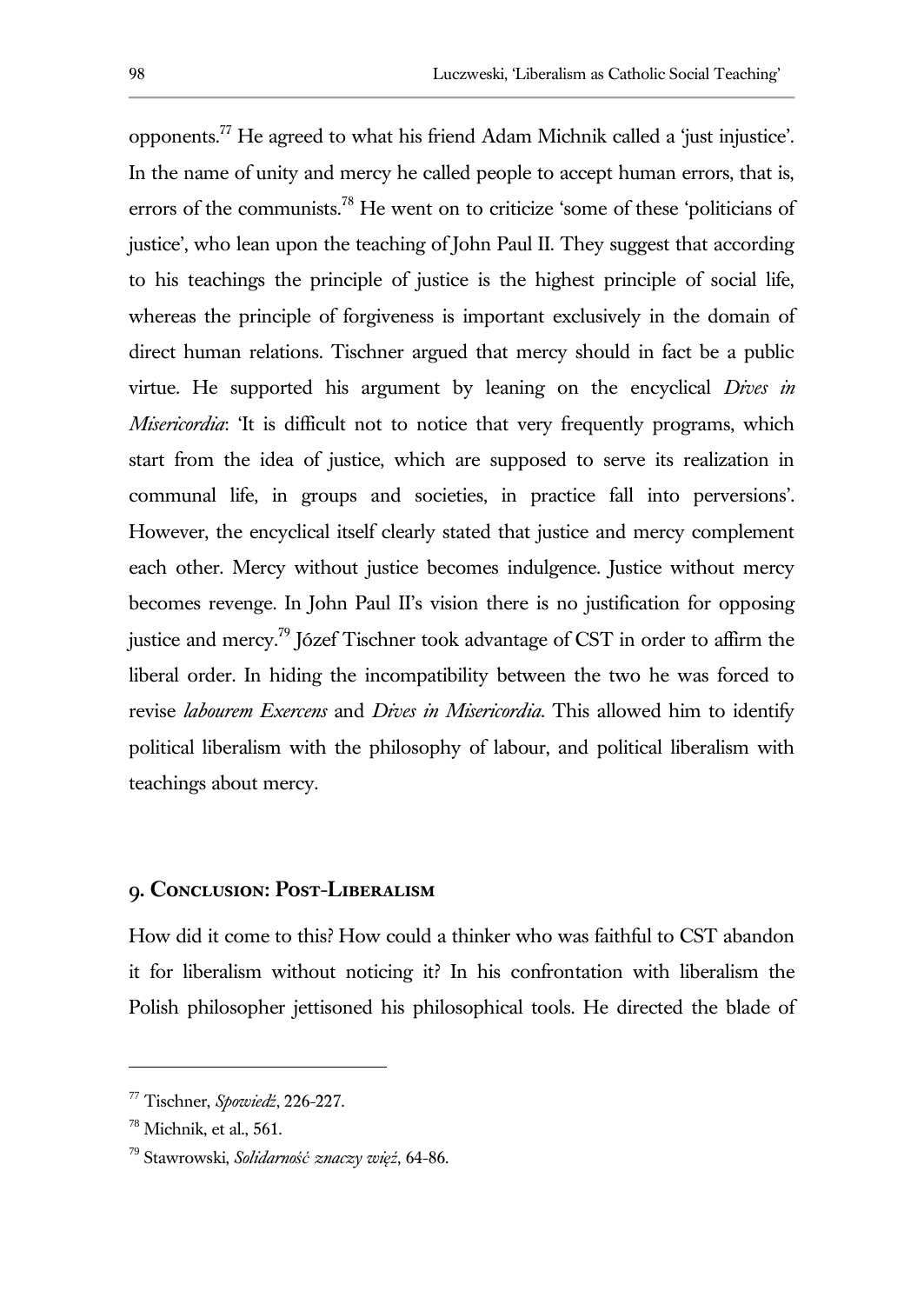CST against communism, but abandoned a critique of liberalism saying it was 'less interesting for us'.<sup>80</sup> However much his guides *How to Live?*, *Help in an Examination of Conscience*, stressed the need for cleansing oneself from sin, he did not see a need for the same in politics. When conducting an analysis upon communism he compared it to a pagan political religion, but excluded the possibility that liberalism might become just such a religion.<sup>81</sup> Even though he studied anti-liberal thinkers such as Hegel or Heidegger he did not take advantage of their critiques of liberalism.<sup>82</sup>

What's more, the tools that could have served Tischner in a critique of liberalism were rejected by him. He instead applied them against the critics of liberalism whom he identified as anti-evangelizers, pagans, neo-totalitarians, and followers of political reason. Tischner also did not develop new tools to deal with the new situation. When 'freedom arrived' he did not reach for the classics of liberal thought. As a consequence it seems as if liberalism was for him and existential choice rather than a theoretical one.<sup>83</sup>

Tischner's thinking had to break down in such a situation. Even if like Hegel he strove to unite the world in his thinking this was not possible. There was no way his Christian philosophy, love for the arts, the ministry, and folk religion could be combined with political liberalism. It seems that in his attempt Tischner interposed liberalism's fundamental divisions and contradictions upon his own thinking.

But Tischner's infatuation with liberalism was only momentary. His comrades also began to leave liberalism behind. This was most deeply felt by Jacek Kuroń who found himself guilty for the abuses of capitalism. He compared it to his guilt

<sup>80</sup> Tischner, *Polska jest Ojczyzną*, 22.

<sup>81</sup> Ibid., 76; Tischner, *Etyka*, 181.

<sup>82</sup> Legutko, 'Czy Tischner był liberałem?'

<sup>83</sup> Ibid.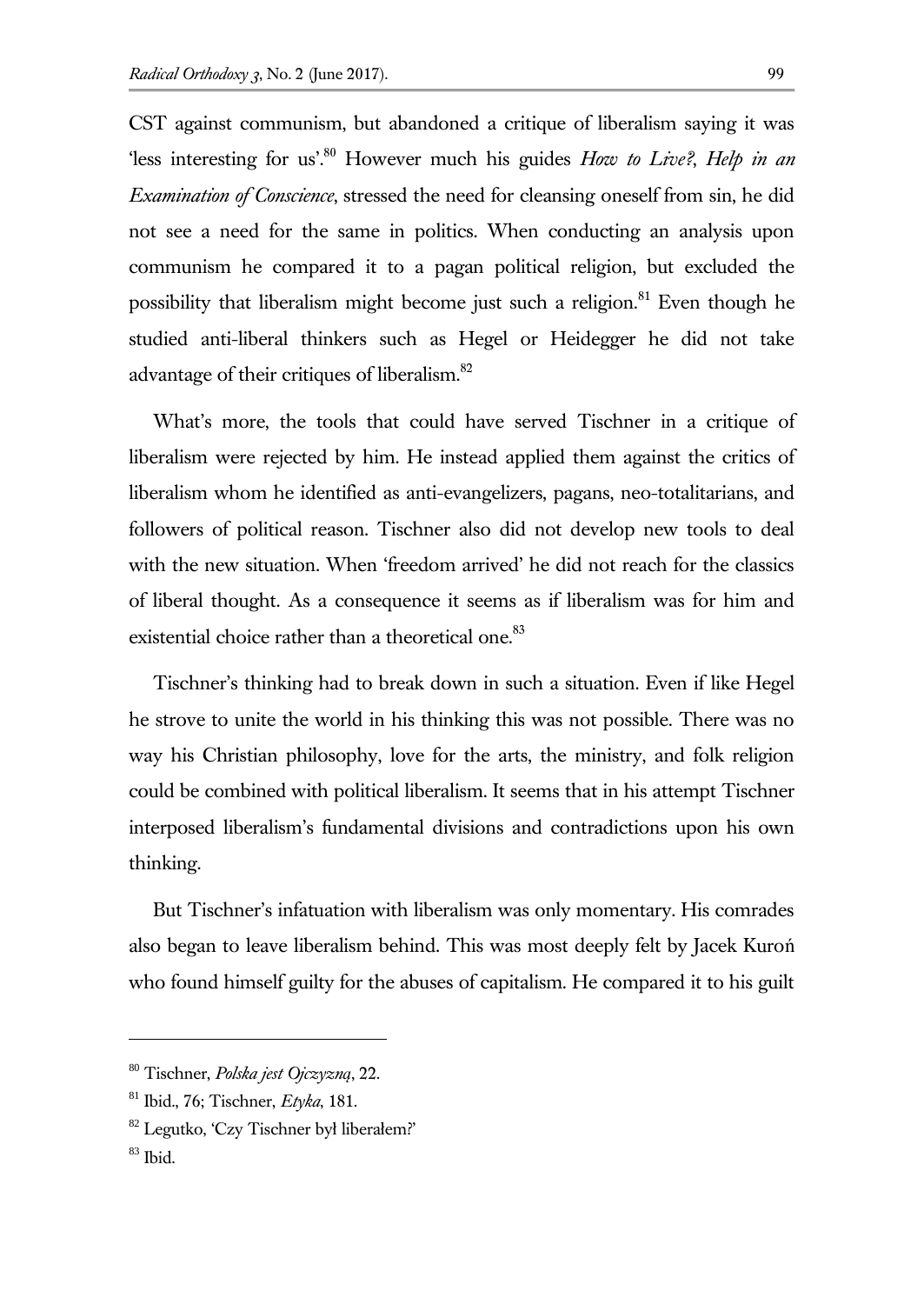for communism. Tischner's own path was different and did not lead through guilt, but through suffering. Suffering gave unity to his final philosophical attempts. In 1988 Tischner was diagnosed with cancer of the larynx. The Polish thinker once again encountered pain, once again saw the face of 'the person who is disturbed by his fate'. It was his own pain and his own face. His philosophy began to reconnect with life. The guide through this final path was St. Faustyna. The path led to God through mercy. Tischner dedicated to her his very moving last texts, written during breaks between intravenous drips. Divine Mercy, as the Polish thinker saw it, was supposed to liberate Poles from a religiosity that is politicized and based upon resentment. Mercy does not strive to punish one's opponent, but to save him; it does not want to debase anyone, but seeks his goodness. 'The faith of St. Faustyna', he explained, 'is a calling for the contemporary person. […] People today are so consumed by the will to power. Their idea of life is ruling over the world and other people. Faustyna's *Diary* has another message. More than anything else a person needs mercy. Might, which does not serve mercy, leads a person astray'.<sup>84</sup> With this Tischner came back to the center of the faith and the center of the Church. He came back from being led astray and into error.<sup>85</sup>

On this final path Tischner met with John Paul II who not long thereafter proclaimed Faustyna a saint. Even though he did not live long enough to see John Paul II's final pilgrimage to Poland, which was conducted under the sign of Divine Mercy, he certainly heard the words which his teacher and friend of old uttered during that visit:

> [t]oday, with all my strength, I beseech the sons and daughters of the Church, and all people of good will: never, ever separate "the cause of man" from the love of God. Help

<sup>84</sup> Tischner, *Miłość nas rozumie*, 172.

<sup>85</sup> Stawrowski, 83-86.